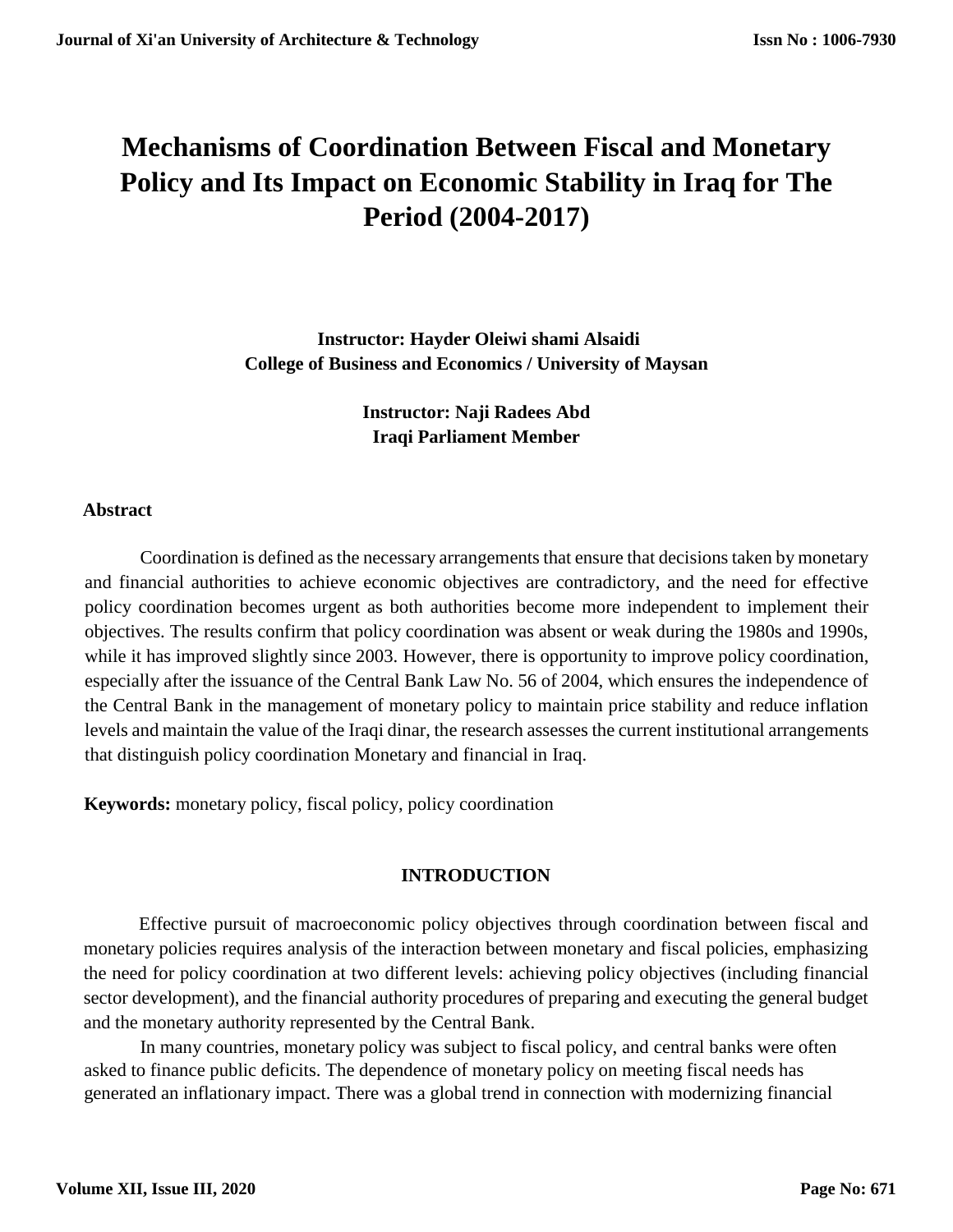markets, to create institutions that would ensure the making and implementation of more efficient policies, including the adoption of market-based cash and debt management tools, as well as steps to increase the independence of the central bank and, in some cases, making strict rules-based monetary arrangements such as currency boards.

 Iraq needs to coordinate between the monetary and financial authorities and institutional arrangements for this coordination more than others, especially after the recent trends followed by monetary and fiscal policies after 2003, and that both policies have taken opposite directions, monetary policy has taken a different approach from fiscal policy as monetary policy took a deflationary policy as for fiscal policy, it has taken an expansionary policy and vice versa. If the fiscal policy follows deflationary approach, monetary policy follows an expansionary approach to maintain or to increase economic growth, which reduced the success rates of the expansionary policy and cost the monetary policy more financial costs, as well as Iraq needs to achieve multiple needs require him to achieve many objectives and conflicting, therefore, taking a certain measure of fiscal policy will have a reaction to monetary policy, especially since the supply of money, which is one of the most important tools of monetary policy, determined by financial power through public spending in addition to the fact that the state rent is a pressure on the general level of prices.

#### Research importance

 The importance of this research follows the fact that the coordination between fiscal and monetary policy will achieve the implementation of common economic objectives that mitigate or eliminate the current and future differences between the central bank and the government, and thus that the effectiveness of the work of monetary and fiscal policies leads to increased economic stability.

### **Research problem**

Weak coordination creates economic imbalance and instability, and both policies are unable to achieve their desired goals.

#### **Research hypothesis**

The coordination between monetary and fiscal policies achieves overall economic stability.

#### **Research Goal**

Clarifying the mechanism of coordination between monetary and financial policies and their impact on the economic stability in Iraq.

### **Research Methodology**

The research relied on the descriptive and analytical approaches to study the Iraq case.

# **THE FIRST TOPIC THE THEORETICAL FRAMEWORK OF MONETARY AND FISCAL POLICY**

 Monetary and fiscal policy is one of the most important areas of economic policy through their importance in influencing the overall economic activity in order to achieve stability and economic growth,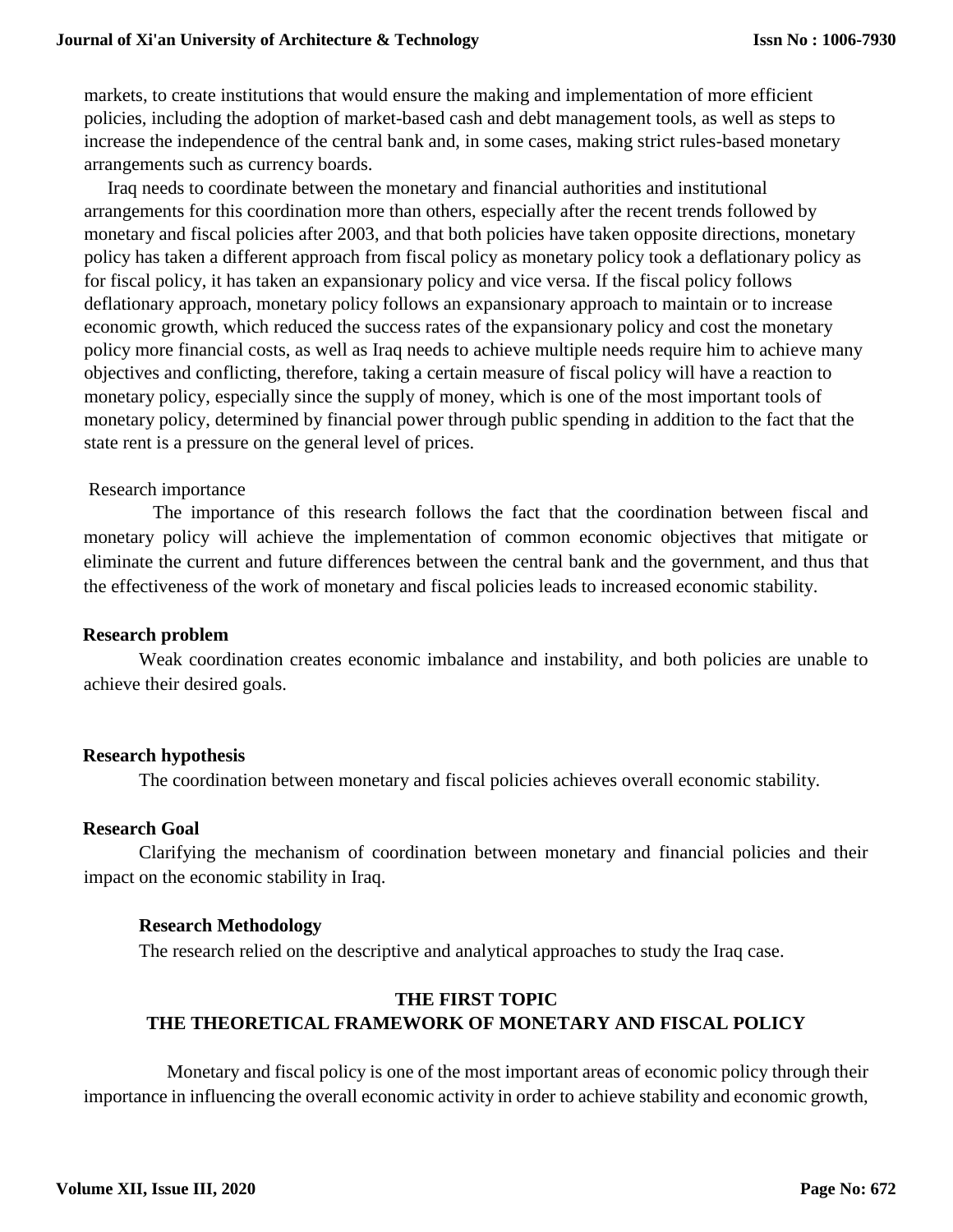which takes the monetary data as a subject of its intervention taking into account the relationship of money to economic activity on the one hand, and the stability of monetary stability favorable to the exercise of activity. On the other hand, in addition to the role of public expenditures in the development of the economy can be explained by the ratio of operating expenses to investment expenditures, and the application of these policies is a set of different tools that fall into one pot It is the banking system and the public budget.

### **The First Requirement: The Concept of Monetary Policy:**

There are many definitions about the concept of monetary policy from school to school and how to determine its position in economic policy because it has an active role and the engine of the financial cycle and the organization of the monetary mass, and perhaps one of the most important pioneers who addressed this American economic thought Milton Friedman.

### **First: Definition of Monetary Policy**

Monetary policy is the set of measures used by the central bank to influence the money supply in some way to achieve the set of economic objectives (), as well as the definition of monetary policy is the set of decisions and actions taken by the monetary authority to control the money supply in order to achieve a specific objective or set of economic objectives Using the available monetary instruments (), monetary policy can be defined in a narrow sense is the set of procedures used by the monetary authorities represented by the Central Bank to monitor money supply (), as well as monetary policy, reflects the set of texts and laws and wage Bodies taken by the monetary authority to influence the money supply expansion or contraction in order to achieve economic goals ().

### **Second: The Importance of Monetary Policy from The Economic Policy:**

 According to a number of economic theories, especially modern ones, the primary role of monetary policy is to contribute to economic stability, since the impact of monetary policy is mainly on domestic price levels, but with regard to the relationship of monetary policy to economic growth, many of the previous contributions emphasized The role of monetary policy in stimulating economic growth through increased money supply is confined to the short term only.

 In the long run, these shocks are expected by economic actors, and therefore the increase in money supply will only lead to an increase in the general level of prices in the long term, so unlike fiscal policy, which is assigned a major role in driving economic growth, which has received much From the interest of the applied studies, the role of monetary policy in this framework is concentrated in achieving economic stability supporting the growth.

 Monetary policy reforms are linked to all policies that will contribute to increasing the levels of monetary policy capacity to achieve its main objectives, the most important of which is to achieve price stability, since monetary policy should be concerned with providing a stimulating environment for longterm economic growth by providing Price stability, which contributes to increasing levels of confidence among economic actors and support levels of consumption and investment.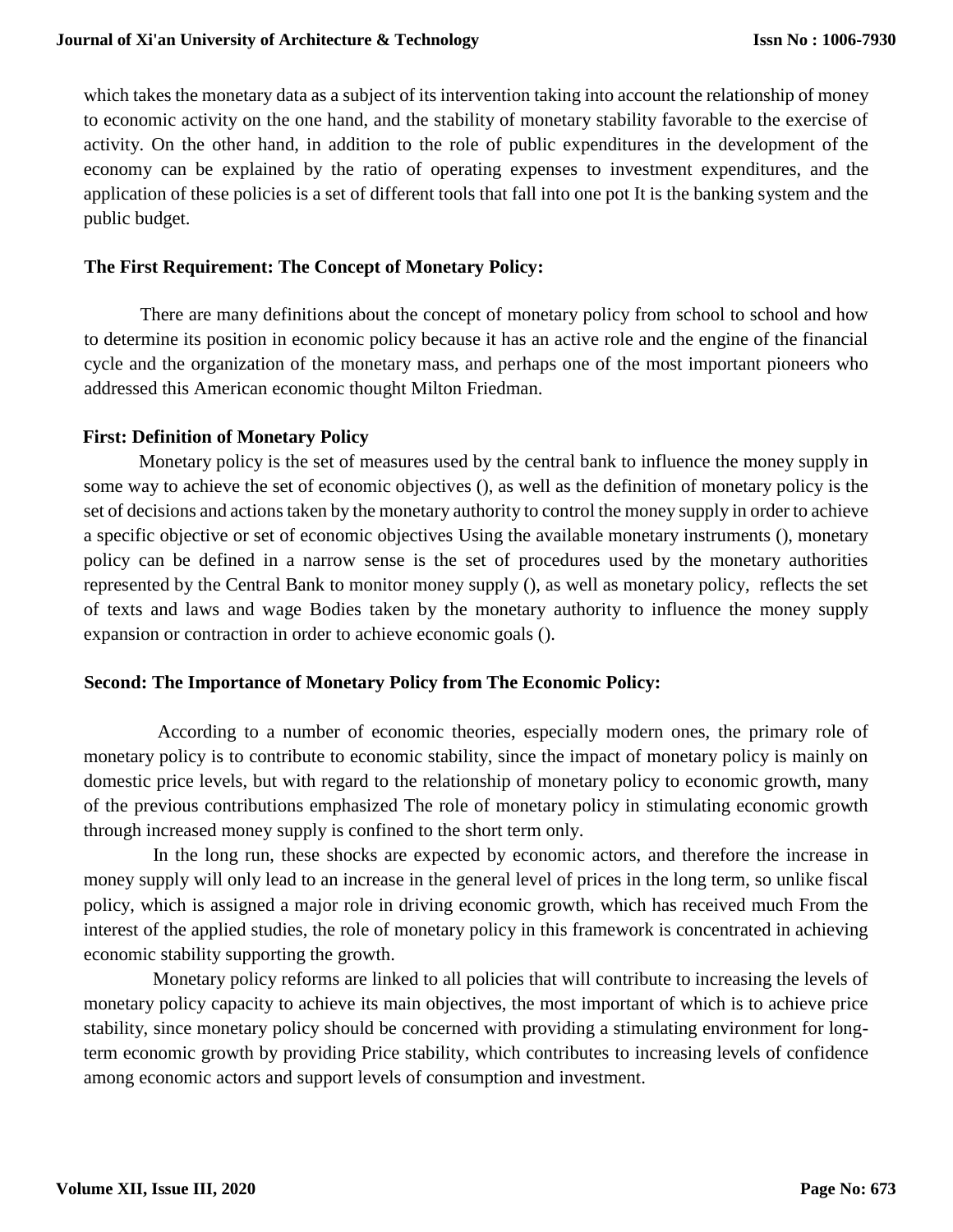We note that there is a disciplined and inverse relationship between inflation rate and longterm growth, as high inflation adversely affects economic growth and leads to increased levels of uncertainty and weakens purchasing power levels and thus negatively affects consumption and savings, especially after the inflation rate exceeds certain levels. Inflation weakens price mechanisms and reduces productivity and economic growth. ()

 Monetary policies, especially in underdeveloped countries, are one of the most important causes of internal and external economic imbalance, along with other economic variables. If the most important objectives of monetary policy are to achieve economic stability somewhat under balanced growth, this means that there is a close link between economic and monetary activity and shows This is through the association of economic problems, including unemployment, inflation and the decline of national labor with monetary solutions.

### **The second demand: monetary policy bases and objectives:**

 As long as monetary policy is a manifestation of economic policy, it seeks to realize the same objectives. Nevertheless, monetary policy has the objectives that distinguish it from other policies and are based on its foundations. ()

### **First: Fundamentals of Monetary Policy**

 The basis of monetary policy varies from country to country, depending on the levels of progress and development in the economic and social systems of different societies, for example in the advanced industrial capitalist countries these policies are primarily focused on maintaining the full operation of the economy for internal monetary stability in order to face the various economic fluctuations. Some countries have quantitative monetary policies such as open market, interest rate adjustment, or changing the reserve ratio of banks. This is because there are limits to the state in reducing interest rates or increasing the money supply.

 The basis of monetary policy in the countries on the road to growth lies in the basic objectives of economic policies, including monetary policy, which is limited to serve development goals and provide the necessary funding, and reduces the role of monetary policies in providing financial resources to the imbalance of the productive structure of those countries, especially the work component and the backwardness of the system. Banking and its impact as well as the lack of non-banking financial institutions.

### **Second: Monetary Policy Objectives:**

 The aim of monetary policy is to influence the money supply to create expansion or contraction in the purchasing power of society, the aim of increasing purchasing power is to stimulate demand and investment and increase production and reduce unemployment, and vice versa reduce the purchasing power to reduce the expansion of production, (there are final goals and Intermediate objectives of monetary policy:

#### **1- Final objectives:**

 The overall objective of monetary policy, such as economic policy, is to achieve real growth without inflation with a balance in the balance of external payments and with an optimal distribution of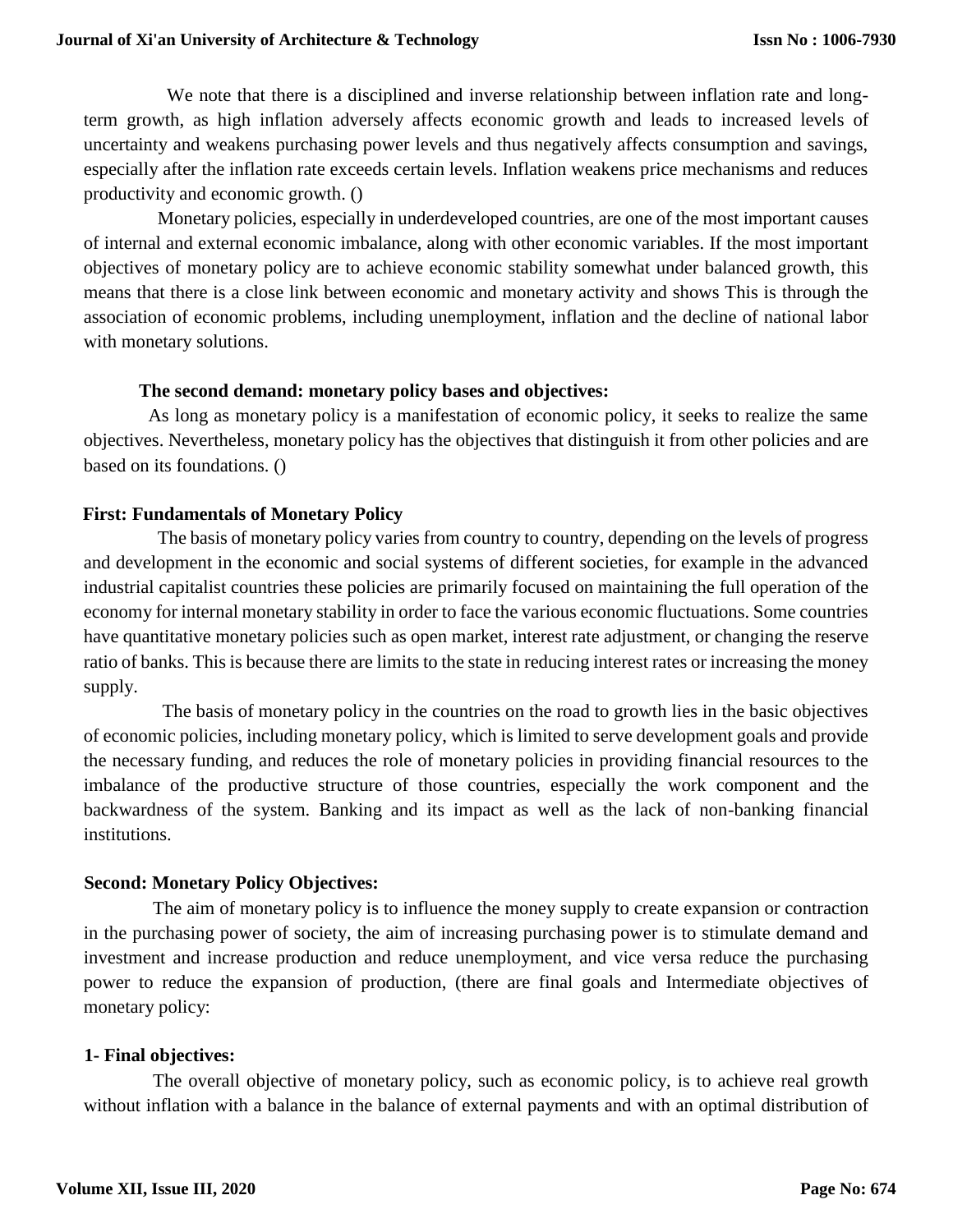community resources. We find these objectives in the Arab countries as a result of the stability of legislation revolves around the following elements:

- Achieve monetary stability to fight inflation
- Ensure the currency exchange and maintain its external value.
- Encourage economic growth.
- Contribute to the establishment of developed financial and monetary markets.
- Supporting the economic policy of the State.
- Achieve internal and external balance.
	- 2. Intermediate objectives:

These objectives reflect those monetary changes that can be achieved by monitoring and managing the achievement of some or all of the final objectives. Intermediate objectives are required to respond to:

- A relationship between them and their final goals.
- The possibility of monitoring the tools of the monetary authorities.

### **The third requirement: the concept of fiscal policy**

 The multiplicity and complexity of economic studies called for the existence of a professional definition of fiscal policy and what is appropriate and the development of the current economic conditions and determine the effectiveness of this policy in achieving economic growth.

### **First: Definition of Financial Policy:**

 Fiscal policy is defined as the policy of using fiscal instruments from public expenditure and revenue programs to trigger macroeconomic variables such as national output, employment, savings, and investment to achieve desired effects and avoid undesirable effects on both income and national output, employment level, and other variables. Fiscal policy also means how the government adopts the planning of public expenditure and measures to finance it as it appears in the state budget. Fiscal policy is also defined as the state policy in determining the different sources of public revenues of the state and to determine the relative importance of each of these sources and determine how they are derived by these revenues to finance public expenditure, to achieve economic and social objectives of the state ().

### **Second: Fiscal Policy Objectives:**

Fiscal policy aims to achieve economic development. It also works to achieve a set of objectives that serves the objectives of economic policy. The following objectives can be mentioned:

### **Achieving Economic Stability**

This means to exclude inflation or recession in the economy, where fiscal policy, along with other economic policies, stabilizes the general level of prices and the full operation of economic resources. Full employment is not necessarily meant to reach the unemployment rate to zero, but a relative disappearance of the phenomenon of unemployment is required.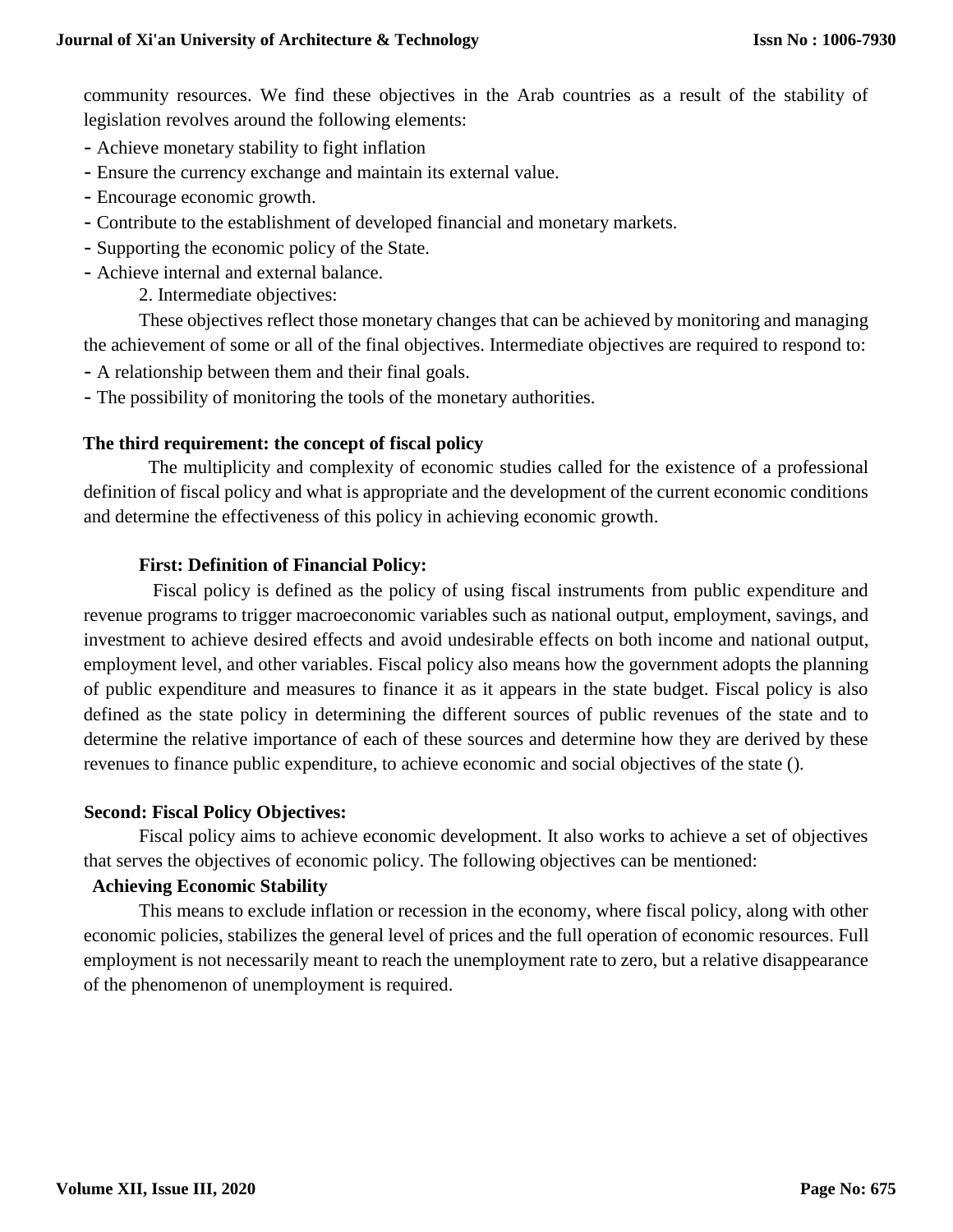### **Achieving justice in the distribution of national income:**

Fiscal policy aims to reduce the disparity between the different levels of income of members of society, resulting from the different distribution of revenues and rewards of factors of production. This is based on fiscal policy instruments, the most important of which is fiscal policy and public expenditure policy. **Achieving economic efficiency in resource reduction:** 

 The fiscal policy seeks to optimize the allocation of resources between public and private uses by shifting resources from the private sector to the government to finance public spending programs for the production of public goods and services while ensuring good use.

 In some cases, both countervailing policies can be used to increase expenditures and reduce taxes at the same time. The opposite is, of course, the necessity to reduce public spending or increase taxes or both, and the volume of private spending has increased and compensatory fiscal policy is based on achieving its objectives on two pillars. Two main factors () are the impact on consumption and the impact on investment.

### **Achieving Economic Development**

Fiscal policy contributes positively to the process of achieving economic development and increasing the level of economic activity of society. The state uses all means and possibilities to provide the necessary funds to achieve this goal, avoiding inflationary means and relying on national savings. Using financial policy instruments, development can be achieved by stimulating domestic investment through local savings, as well as attracting foreign capital for investment within the state in the case of financing from abroad.

# **The second topic Mechanisms to achieve coordination between fiscal and monetary policies**

# **The first requirement: the nature of the relationship between monetary and financial policies**

Fiscal policy is designed to complement monetary policy in two ways:

First, if a cheap money policy does not tempt investments on its own, this goal may be achieved by creating a new society through budget deficits.

The second aspect is to emphasize the ability of the deficit agreement to encourage investment, and in the late form, it emphasizes the need to offset by overheads of chronic trends towards increased savings and underinvestment.

 The relationship between the monetary and fiscal policy is close because financial and monetary operations are an effective means of achieving economic control. Therefore, coordination between them becomes a necessity because of the overlap between these two types, as they may conflict in a way that weakens them together, thus preventing government bonds from achieving their objectives. Government finances have direct monetary implications, so financing the deficit or disposing of surpluses are processes that affect the liquidity of the economy.

 As well as government operations such as treasury bills or financing the deficit through public bonds, which have an effective impact on the interest rate and the bond market (), although the nature of the relationship between the financial and monetary policies, but coordination between them in terms of direction and timing has become necessary The financial and monetary authorities can overlook it, because condoning it means that they are not given the opportunity to achieve their objectives.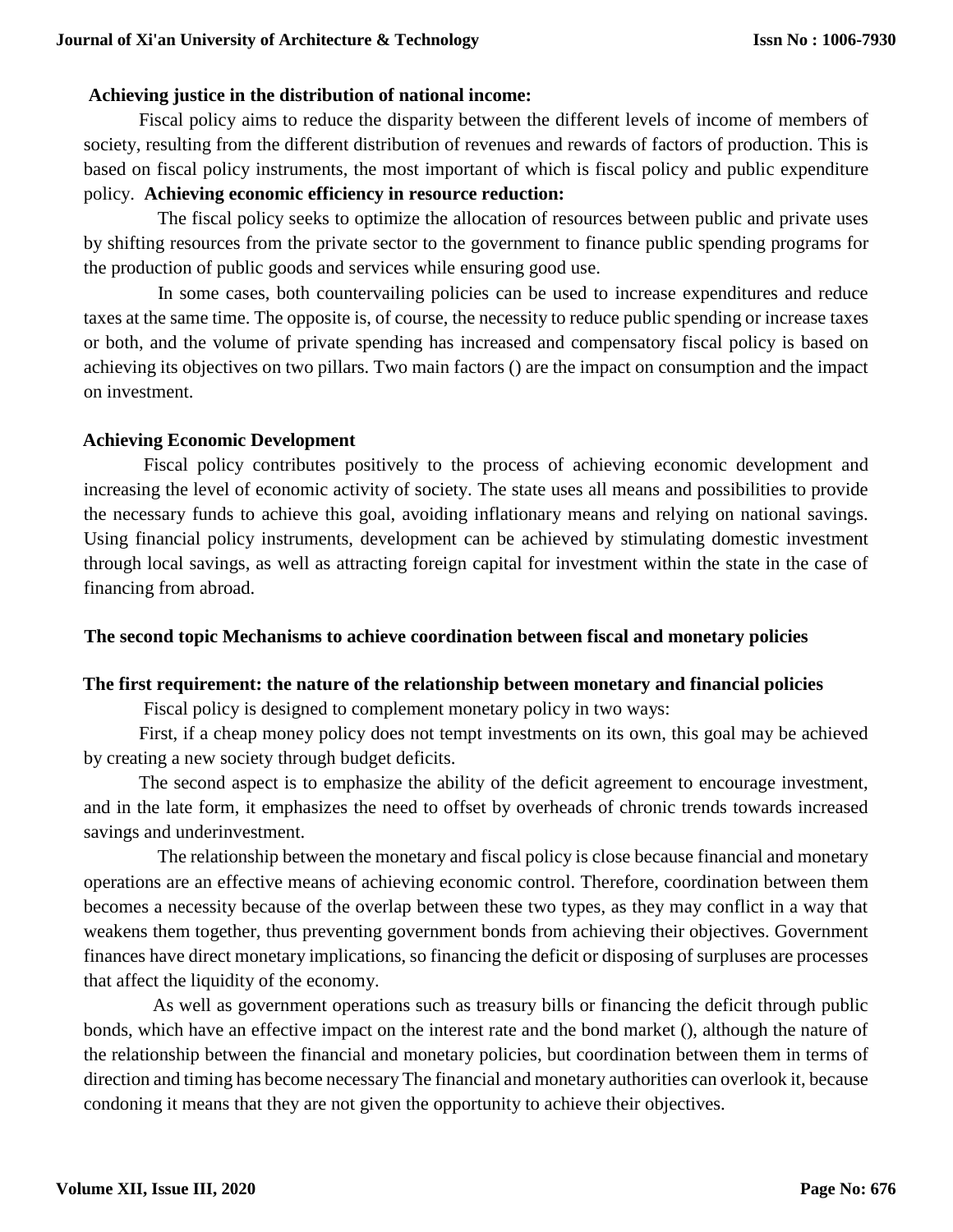Second requirement: the importance of coordination between monetary and fiscal policy

 In this regard, we are interested in clarifying the importance of coordinating fiscal and monetary policies in their effective ability to address economic imbalances. For example, to know the presence of inflation in a country as a result of the increase in aggregate demand for aggregate supply because the economy has reached the level of full operation of materials so that the volume of production can not increase. Situation The general economic policy, through monetary and fiscal policies, takes measures to balance the aggregate supply and aggregate demand. These measures include, but are not limited to the following:

- 1. Reducing liquidity and money supply through credit control, which requires the use of monetary policy instruments to reduce the volume of credit prohibited by banks to the sectors of the national economy.
- 2. Reducing the volume of government loans to individuals and banks or the government borrowing from individuals to reduce the volume of local liquidity or money supply, which leads to a reduction in the volume of consumer and investment spending (aggregate demand).
- 3. Reducing the levels of government expenditure, both current and investment, to reduce the volume of income and thus reduce the volume of expenditure.
- 4. Increasing the volume of government revenues by increasing the amount of taxes, both direct and indirect, and reducing the volume of government payments such as unemployment benefits.
- 5. It is noted from the previous actions that the first and second side is directly related to monetary policy and the third and fourth part is related to fiscal policy, so it is necessary to integrate and coordinate between the above-mentioned measures to reach the main objective of the general economic policy of the State, namely economic stability by achieving balance between supply. The aggregate of goods and services and aggregate demand.

# **Third requirement: - Mechanisms necessary to achieve coordination between monetary and financial policies.**

# **First: The Independence of the Central Bank**

 Means complete independence of central banks from the government in terms of managing the monetary and credit policy or organizational structure, to achieve the objectives of this policy and above all to achieve price stability, and that monetary policy is largely consistent with the general economic policy of the State.

 The independence of the Central Bank contributes to the coordination of fiscal and monetary policies, based on the direct relationship between the independence of the Central Bank and economic performance, Borrero explained the positive impact of the independence of the Central Bank on fiscal discipline, which leads to lower inflation rates and growth rates in the short term, but in the long term The positive impact of central bank independence will remain on both fiscal discipline and inflation rates, extending to economic growth rates. Contrary to Alesina and Summers 1993, they asserted that the independence of the central bank contributes to reducing inflation, while It does not entail benefits or costs that can be incurred in real macroeconomic performance (such as real output, real interest rate, real wage levels, etc.), which means supporting their study of money neutrality.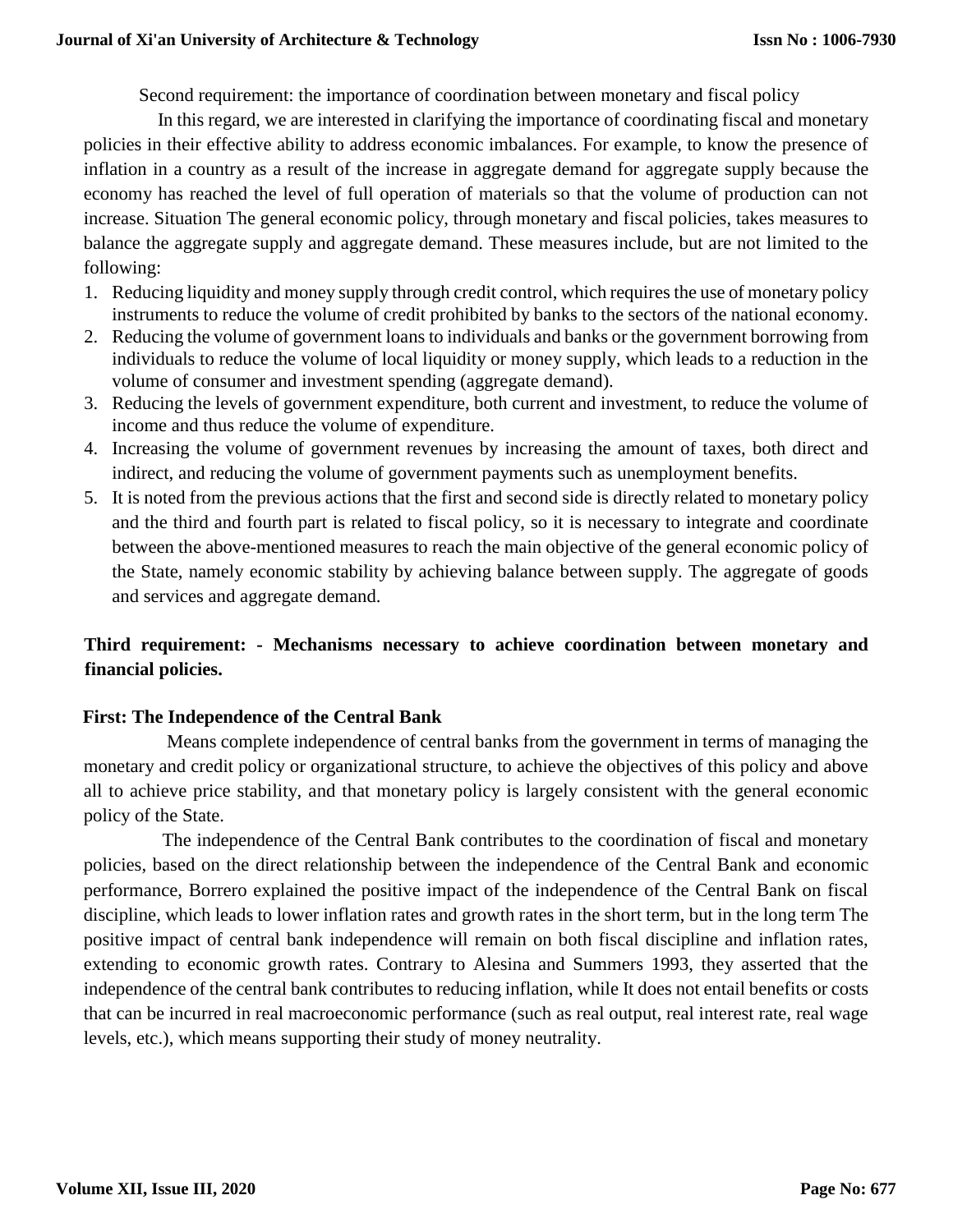# **Second: Establishing controls on lending to the Central Bank of the Government to finance the fiscal deficit:**

 One of the most important institutional arrangements for coordinating fiscal and monetary policies is the establishment of controls on the central bank's lending to the government for financing the fiscal deficit. This importance lies in the difficulty of achieving coordination between monetary policy and the management of public debt in the case of curbing the financial system, especially when the limited financing options available Before the government, which requires restricting the independence of the central bank, whether in the form of a draw on the statements, or the purchase of the Central Bank of government securities, which works to create money, including the emergence of inflationary pressures.

 Therefore, the legislation governing the work of many central banks has included controls on lending to governments for the purpose of financing the fiscal deficit, and this limit or restrict the direct cash facilities [while there are countries allow this subject to the approval of Parliament], where ceilings for these facilities are either in the form of the Central Bank's liabilities, or a percentage of the total expenditure, or a percentage of the state's revenues, which may be in a certain amount not be exceeded, and there are countries that allow the Central Bank to hold public debt securities in the framework of open market operations, as not only a means of financing It is one of the monetary instruments Effect on liquidity ().

# **Third: Reducing inconsistencies between fiscal and monetary policies:**

 The conflict between fiscal and monetary policies means that the government wants to provide low-cost sources of financing the fiscal deficit, while the central bank wants to raise interest rates to compensate for the expansionary effect of the fiscal deficit. The conflict between fiscal and monetary policies can be reduced by adopting an economic policy that seeks to achieve the goal of economic stability. The Central Bank enjoys effective independence to achieve price stability and economic growth, such as the announcement of an official document between the Government and the Central Bank setting out an inflation target that the Bank is committed to achieving while enjoying complete freedom of movement. If the actual inflation rate deviates above the target, the Governor of the Bank should explain the reasons for exceeding the target in a letter to the Minister of Finance, explaining the measures that the MPC will take to restore the target and the extent To achieve that goal.

# **Fourth: Measures to Achieve Financial Balance or Reduce the Budget Deficit:**

# **These measures include:**

# **Fiscal Policy Rules:**

 Financial rules are defined as permanent restrictions on fiscal policy by setting simple numerical constraints on the totals (paragraphs) of the general budget. Fiscal rules have spread internationally in the world. In 1990 there were only five countries with financial rules (Germany, Indonesia, Japan, Luxembourg, United States of America), but now many countries around the world have implemented these or several rules to reduce their crises and to achieve long-term fiscal discipline. These limitations are expressed as q The indicators are divided into three groups: the budget deficit rules, which aim to reduce the budget deficit to a certain level, then convert this deficit into surplus, and the borrowing rules and aim to achieve rationalization in the choice of public finance methods, and the debt rules and aims to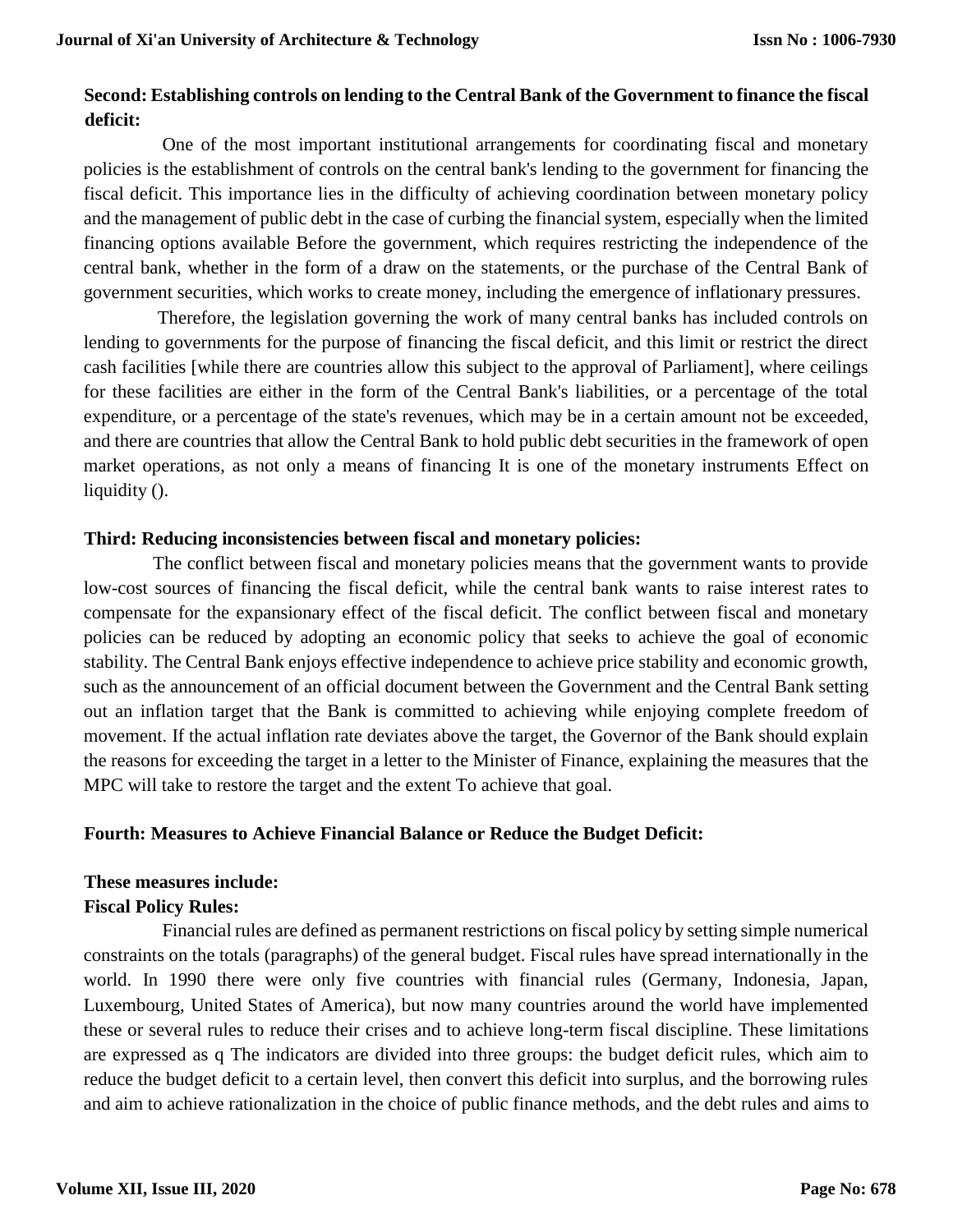define a safe limit for total public debt, One of the financial rules is to regulate the budget deficit, and to ensure the long-term financial sustainability of the state to ensure the government's ability to meet its financial obligations.

### **Limiting the practice of central banks of some quasi-financial activities:**

 Some countries may resort to this process because the financial authority is supposed to carry out these activities rather than the central bank. These activities include, in particular, the allocation of subsidized credit to certain sectors, deposit insurance, support to financial institutions (and sometimes non-financial) unable to fulfill their obligations, as well as provide foreign exchange at a price lower than the market price of external debt service requirements, and purchase basic imports.

### **Avoiding Semi-Financial Deficits**

 The quasi-fiscal deficit is a result of the losses that the central bank may achieve from its various activities, such as open-market operations, sterilization of the impact of foreign exchange flows, the costs it may incur from restructuring the financial sector, and practicing some quasi-financial activities. ()

 Consequently, there is a need to take measures to ensure that these losses do not affect the central role of the Central Bank in controlling inflation. These measures include articles that define how to deal with these losses, as well as the Government's commitment to cover these losses by working to reorganize the bank. These losses pose a threat to the independence of the central bank in carrying out its monetary policies, maintaining the value of the local currency, and thus achieving the objective of price stability.

# **THE THIRD TOPIC MECHANISMS COORDINATION BETWEEN MONETARY AND FISCAL POLICY TO ACHIEVE ECONOMIC STABILITY IN IRAQ (2004-2017)**

 Iraq is characterized by the abundance of human and economic resources, but in spite of this abundance, the Iraqi economy suffers from real economic problems such as high levels of inflation and unemployment, as well as structural imbalance in the gross domestic product because of poor coordination between economic policies, especially monetary and financial policy and the exploitation of resources in addition to the almost complete dependence on crude oil as the only source of revenue, which strengthened the dominance of fiscal policy on economic activity, which affected the indicators of stability of the economy and make monetary policy meet the need of the state of the local currency b D convert oil revenues to finance ministries and procurement, as well as to maintain the monetary policy at the level of prices and to maintain the Iraqi dinar exchange rate.

The first requirement: - Analysis of indicators of economic stability in Iraq

Gross domestic product:

 The decline in the GDP at current prices to (29585788.6) million in 2003 after (41022927.4) million dinars in 2002 and a negative growth rate (27.88%), and the reason is due to the third Gulf War, which ended the occupation resulting in a halt Temporary in the export of oil with the cessation of the remaining production projects as well as the process of political, administrative and security vacuum and sabotage and destruction that swept the country (), and output recorded at constant prices during the same year also decreased and negative growth rate of -36.77%.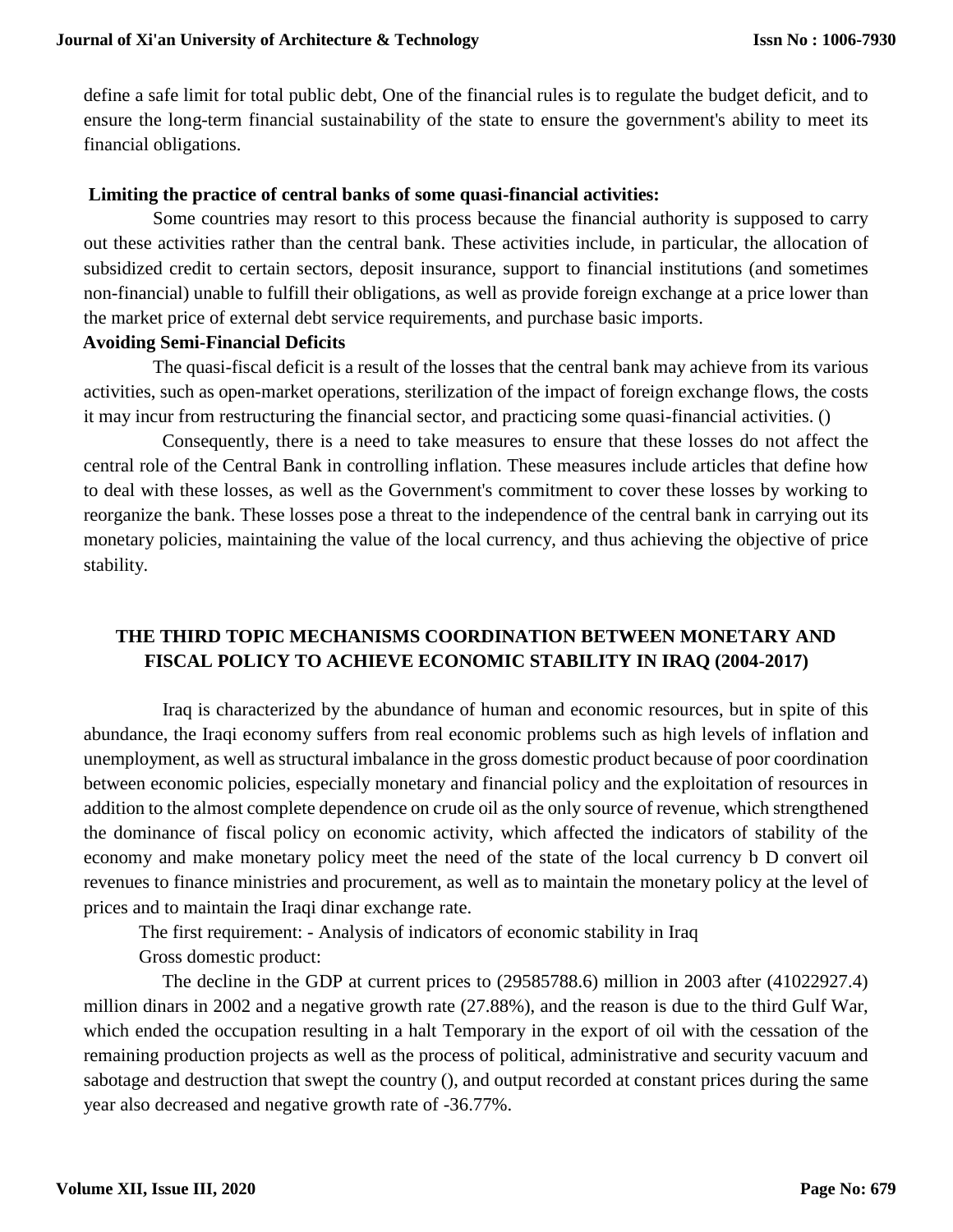The output at current prices increased in 2004 and 2005 with positive growth rates of 79.94% and 38.13% respectively, with the increase in the oil sector resulting from the rise in oil prices in the world market, but the contribution of this sector decreased in these two years. The contribution of services and transport sectors, while the output at constant prices achieved positive growth also (53.44%) and (1.70%), while the years 2006 and 2007 saw an increase in output at current prices and growth rates (29.99%) and (16.60%) as well The output at constant prices has positive growth rates of 5.60% and 1.90%, while oil revenues continue Rise as a result of the continuing rise in oil prices, but the proportion of the contribution of the oil sector remained in the output is going to decline.

 The year 2008 witnessed an increase in output at current and fixed prices, where the annual growth rate of output at current prices (40.89%) and fixed prices (7.48%) was the result of the low inflation rate due to the success of the monetary policy adopted by the Central Bank to achieve stability. While the oil sector contributed to output as a result of the rise in oil prices as the price of the barrel reached more than (94) dollars, and the year 2009 saw the output decline at current prices at a negative growth rate. It reached (16.40%) while the output recorded the highest prices This is due to the increase in output at constant prices due to the reduction of inflation rates due to the monetary policy action through the Central Bank auction (), and this decline in output at current prices due to the global financial crisis and slowing economic activity and lower commodity prices (). In 2010 and 2011, there was an increase in output at current prices with growth rates of (23.45%) and (34.10%) respectively, with the increase of the contribution of the oil sector in output due to the return of oil prices rise again, while output at constant prices recorded Positive growth also reached (6.47%) and (7.51%) respectively.

 Then, the gross domestic product (GDP) increased again in 2013 (7.62%) for current prices and (6.57%) for fixed prices as shown in Table (1). In 2014 and 2015, the gross domestic product (GDP) decreased at current prices with negative growth rates of (2.62%). And (25.4 -%), in 2014, the gross domestic product witnessed a significant decline, due to the decline in oil revenues resulting from the decline in oil prices to below \$ 50 per barrel, which was the largest impact on the Iraqi economy and the general budget in particular, has led to a large deficit in Budget to restructure public spending to ensure the current budget and clarity This is due to the increase in oil production, which is due to the increase in oil production. Where achieved an increase (2.08%) compared to a growth rate of (-2.62%) in 2015 (), as well as GDP rose in 2017 to (225995179.1) as the Iraqi economy has witnessed a development in the rate of economic growth by (1%) at constant prices and the rate of (10.9%) at current prices, due to the high oil prices recorded a price A barrel of oil (49.3) dollars compared to 36 dollars in 2016 ().

Table (1) Development of Gross Domestic Product at Current and Fixed Prices for the Period (1990-2017) (Million Dinar)

| Year | <b>Gross Domestic</b><br><b>Product at Current Prices</b> | The growth rate | <b>Gross Domestic</b><br><b>Product at Fixed Prices</b> | The growth rate |
|------|-----------------------------------------------------------|-----------------|---------------------------------------------------------|-----------------|
| 2003 | 29585788.6                                                | $-27.88$        | 66335849                                                | $36.77-$        |
| 2004 | 53235358.7                                                | 79.94           | 101788449                                               | 53.44           |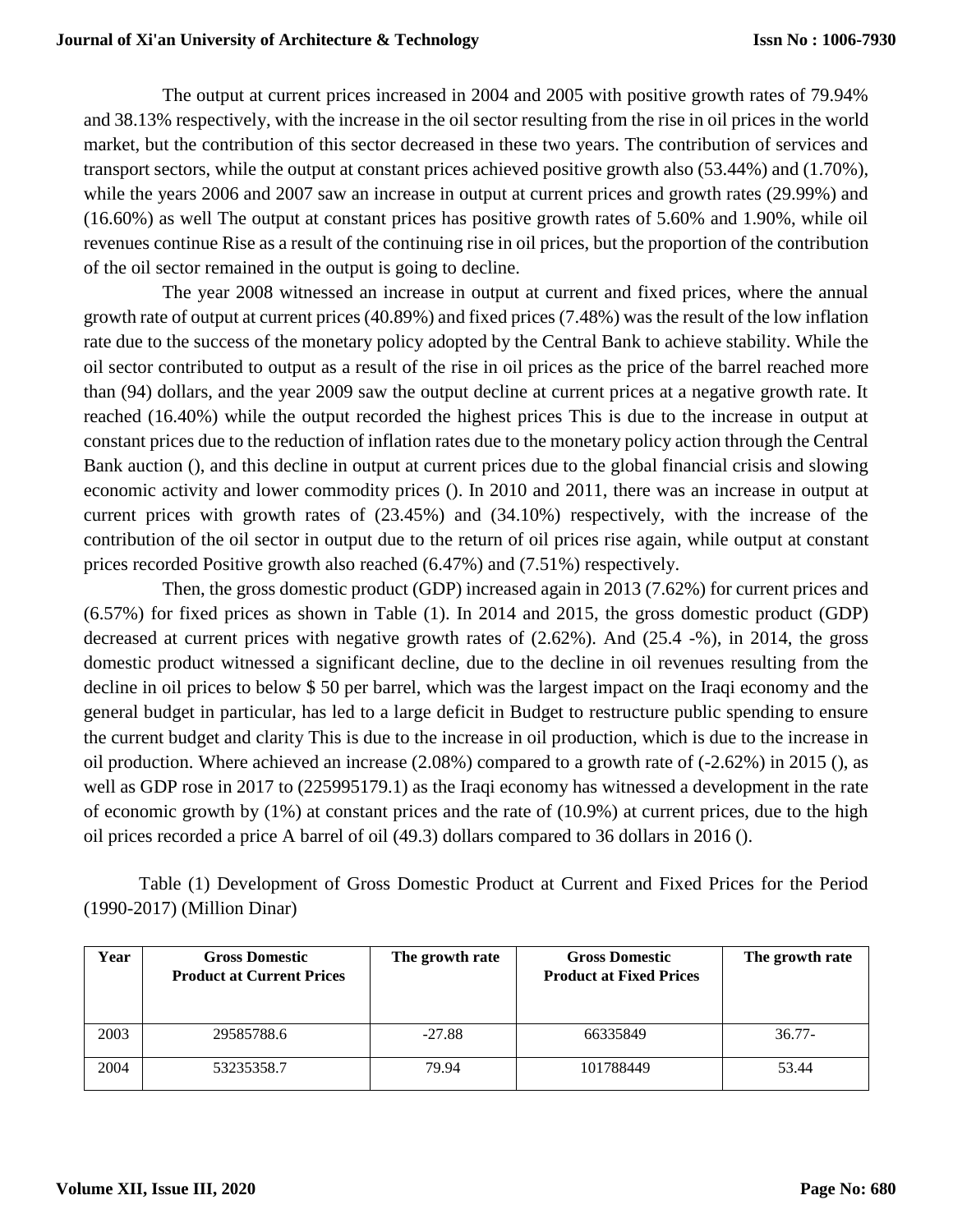| 2005 | 73533598.6   | 38.13    | 103568449   | 1.74    |
|------|--------------|----------|-------------|---------|
| 2006 | 95587954.8   | 29.99    | 109368369   | 5.60    |
| 2007 | 111455813.4  | 16.60    | 111455813   | 1.90    |
| 2008 | 157026061.6  | 40.89    | 119802041   | 7.48    |
| 2009 | 131275592.6  | $-16.40$ | 124659542   | 4.05    |
| 2010 | 162064565.5  | 23.45    | 132731012   | 6.47    |
| 2011 | 217327107.40 | 34.10    | 142700217   | 7.51    |
| 2012 | 254225490.70 | 16.98    | 162587533   | 13.93   |
| 2013 | 273587529.2  | 7.62     | 173273046   | 6.57    |
| 2014 | 266420384.5  | $-2.62$  | 169602659   | $2.11-$ |
| 2015 | 199715699.9  | $-25.4$  | 182051372.3 | 7.33    |
| 2016 | 203869832.2  | 2.08     | 200469833.6 | 10.11   |
| 2017 | 225995179.1  | 10.85    | 202471876.8 | 0.99    |

*Source: - the Republic of Iraq, Ministry of Planning and Development Cooperation, Central Organization for Statistics and Information Technology, Statistical Groups for Different Years. Source: - The work of the researcher based on the evidence table (1).*

#### **Inflation**

 During 2003, the annual inflation rate reached 32.58% as shown in Table (2). The reason for the continuation of this increase in inflation rates is the increase in most paragraphs of the index, especially food commodities and fuel (). The inflation rate continued to increase gradually during the years 2004- 2006. The annual inflation rate in 2006 to high rates not seen in Iraq since the first half of the nineties decade as it reached (53.23%) and that the inflationary wave resulted from two factors are ():

On the supply side, there was a shock in the supply, ie bottlenecks in the real sector, mainly the decrease in the ability to provide fuel and energy, which caused negative effects on the high costs of transport and communications, production and marketing costs, etc. and the lifting of government subsidies on oil derivatives.

On the demand side, there have been increases in the total demand for goods and services as a result of the increase in government expenditures of a consumer nature, represented by high salaries, transfer expenses, and others.

 The rise in the general level of prices continued, as an extension of the previous period, and inflation reached (53.2%) the highest level in 2006 and the reason for the inflation of prices due to several factors have combined on the Iraqi economy, including increased government operating spending, especially the paragraph salaries and wages of government workers Also, fuel prices have increased due to the lifting of government subsidies, in implementation of financial reform and price correction, and due to sabotage in oil installations, the impact of the rise in fuel prices has shifted to the prices of electric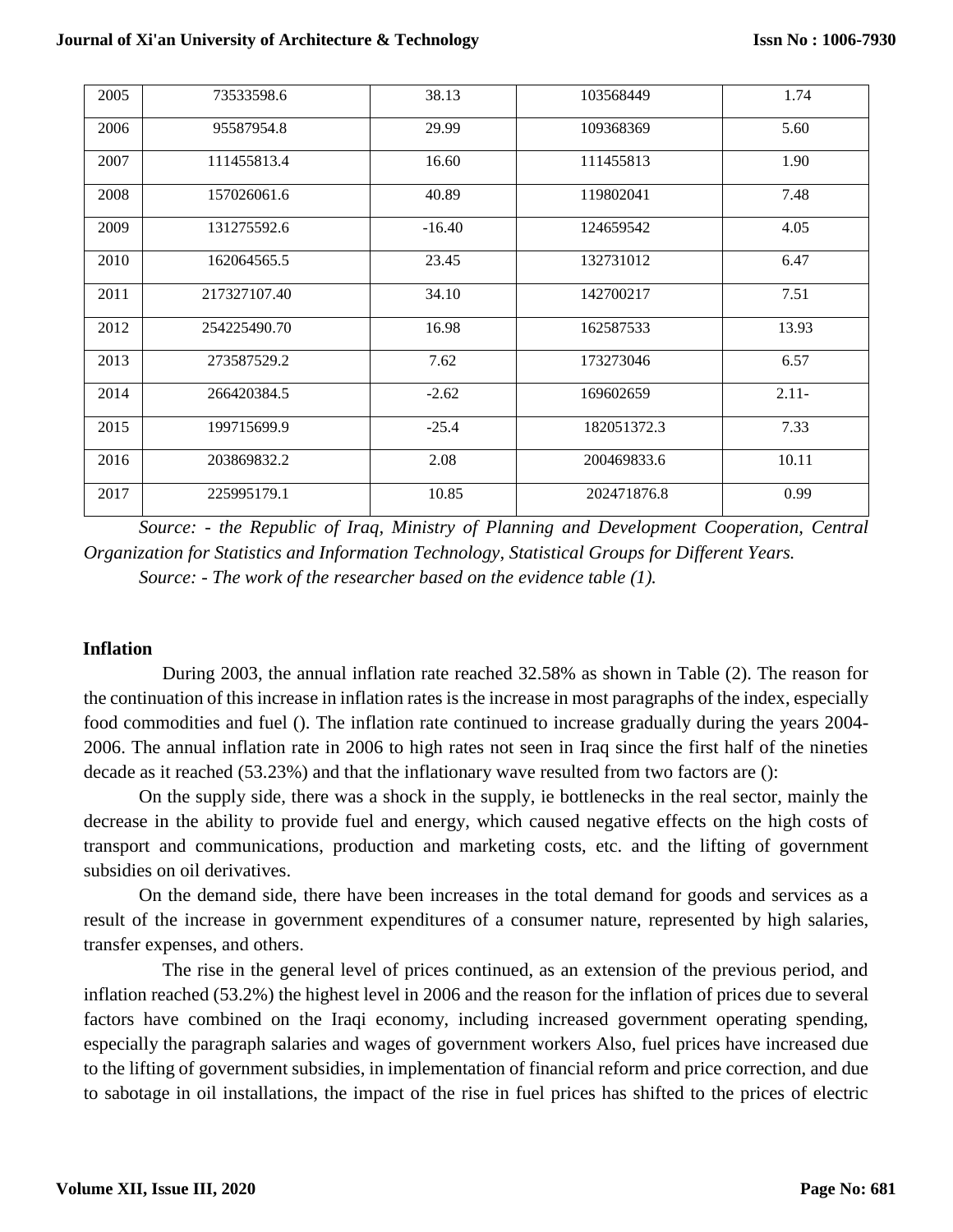power and high transport wages, which also increased Wade food, as well as the deteriorating security and political situation, which led to the cutting of some roads, which increased more in raising food prices ().

 The year 2007 and 2008 witnessed growth in inflation rates, but at a decreasing rate (30.83%) and (2.67%). The reason for the decline in inflation rates was the success of the monetary policy adopted by the Central Bank in stabilizing the price levels as well as the improved security situation.

 The price index declined in 2008 to a low level (2.67%), while the price index recorded a negative value in 2009 (-0.80%) due to the global financial crisis that hit the global economy led to a decline in prices of imported goods. Then the inflation rate declined, and in 2010 and 2011 saw an increase in the price index with rates of (2.46%) and (5.6%), respectively, due to the rise in the price index resulting from the decrease in domestic supply and dependence on imports to meet the local need. Imported high prices, which transmit the infection of external inflation to d Vinegar is known as (imported inflation) ().

 The period (2012-2012) recorded a continuous decline in inflation rates to (6.1%) in 2012, and in 2014 inflation fell to (2.44%) The reason for the decline in growth rates of inflation is the adoption of Iraq monetary policies targeting inflation represented We note that the inflation rates fluctuated during the period between 1990 and 2017 with increases and decreases, ranging between 0.77% in 2017 and a maximum of 161.2% in 1990 (). .

Source prepared by the researcher based on the table (2)

| Year | <b>Inflation rate</b> | <b>Consumer Price Index Base year 1988 = 100</b> |  |
|------|-----------------------|--------------------------------------------------|--|
|      |                       |                                                  |  |
| 2003 | 33.6                  | 181301.7                                         |  |
| 2004 | 27                    | 230184.1                                         |  |
| 2005 | 37                    | 315259                                           |  |
| 2006 | 53.2                  | 483074.4                                         |  |
| 2007 | 19.3                  | 632029.8                                         |  |
| 2008 | 13                    | 648891.2                                         |  |
| 2009 | 18                    | 630713.1                                         |  |
| 2010 | 7,26                  | 646207.5                                         |  |
| 2011 | 6.54                  | 682366                                           |  |
| 2012 | 6.1                   | 723690.7                                         |  |
| 2013 | 3,14                  | 737122.1                                         |  |
| 2014 | 2,44                  | 753651.8                                         |  |
| 2015 | 1,65                  | 764499.4                                         |  |

# **Table (2) Development of Consumer Price Indices and Inflation Rate (2003-2017)**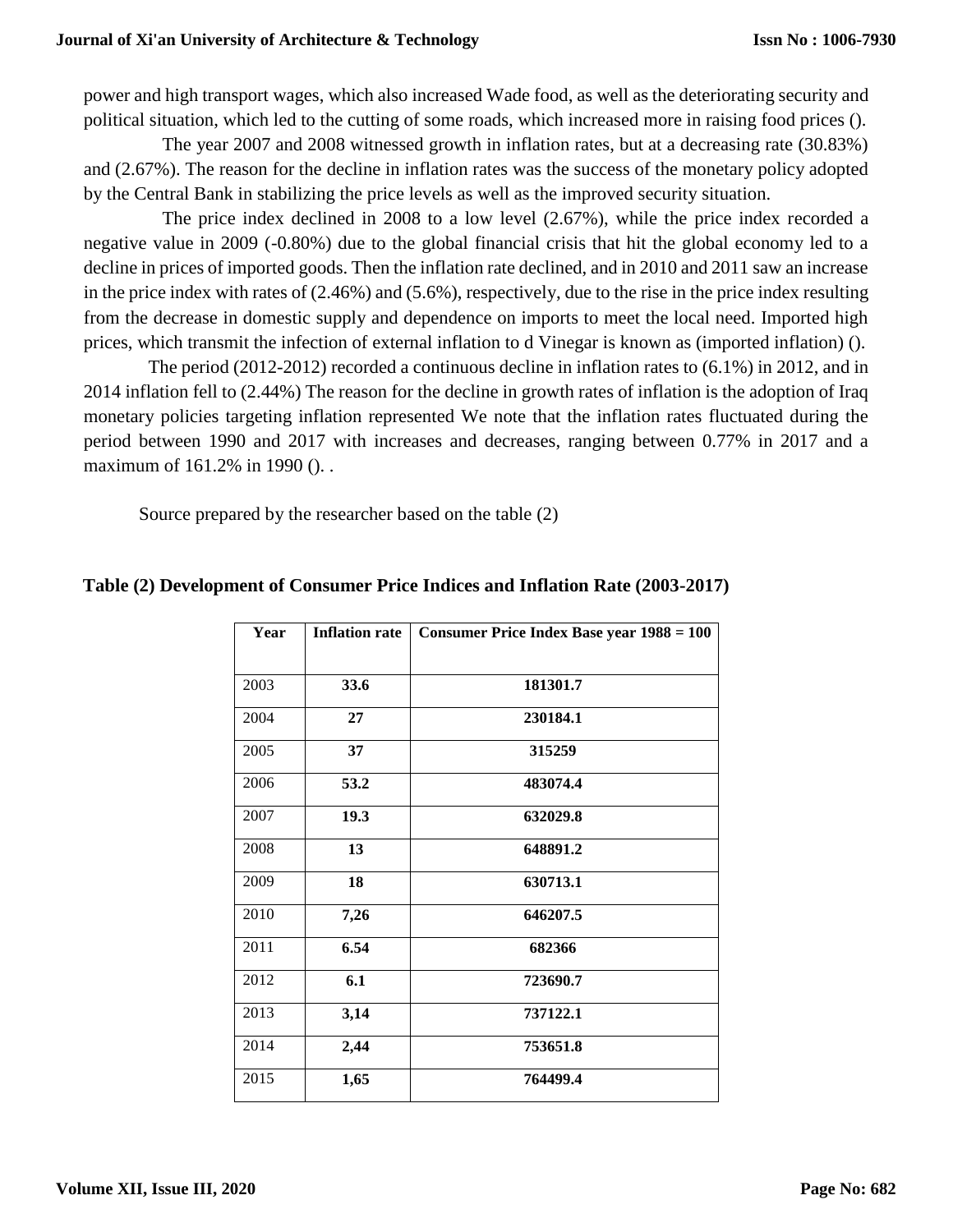| 2016 | 0,81 |  |
|------|------|--|
| 2017 | 0,77 |  |

*Source: Central Bank of Iraq, General Directorate of Statistics and Research, Statistical Bulletins for the years (2003-2017).* 

### **Money supply**

 The hypothesis that governed the monetary policy in Iraq until 2003, which followed the requirements of financing the deficit in the public budget through the mechanism of linking the expansion of money supply and the financing of the budget deficit, and a situation of unprecedented development in the history of the Iraqi economy, namely the possession of the bank. Central Bank of Iraq and the rest of the banking system on assets (assets) was represented by a huge accumulation of treasury transfers to become a source of expansion and issuance of cash and to confirm the dependence of the monetary authority to the effects of fiscal policy to create basic cash, in exchange for the acquisition of the Central Bank of Iraq (assets) accumulated from government debt instruments It has acquired most of its investment portfolio.

 The year 2003 witnessed an increase in the money supply with an annual growth rate of 79.63% as the money supply reached 6953420 million dinars. This increase is due to the revaluation of the Iraqi dinar exchange rate after the third Gulf War, compared to a slower growth rate in 2005 (19.83%). This is due to the Central Bank's independence after the issuance of the Central Bank Law No. (56) for the year 2004 to cope with inflation ().

 In 2012, there was a low growth in the money supply as the annual growth reached (-15.2%) compared to the previous year. The reason for the low growth is due to a state of monetary stability in the Iraqi economy due to the keenness of the Central Bank to obtain a balance in the growth of the monetary sectors. In 2013 and 2014, money supply achieved mixed growth rates (6.04%) and (28.2%). This discrepancy is due to the decline in oil revenues and the economic downturn caused by the terrorist acts by the terrorist groups (ISIS) in 2014 With the decline in net foreign assets (), 2015 saw a decline in oil prices, which we ar Z decline in the general budget of the state oil revenues as the main source of this revenue, it's revenue, which led to a decline in the Ministry of Finance sales from the dollar to the central bank, which reduced the impact on the money supply to (82 595), a negative growth rate of (8.9-) ().

In 2016, money supply expanded by 6.6% over 2015, due to the expansionary effect of net government debt, as a result of the government's tendency to internal borrowing to meet the financing needs of the public budget by issuing treasury and bond transfers to finance part of the budget deficit. External factors played a role in increasing the money supply in 2017 by (1.5%) compared to 2016. This increase was achieved by the increase in the average price of a barrel of oil during this year to reach (49.3) dollars per barrel compared to (36) dollars per barrel last year. ().

Source by the researcher based on data table 3.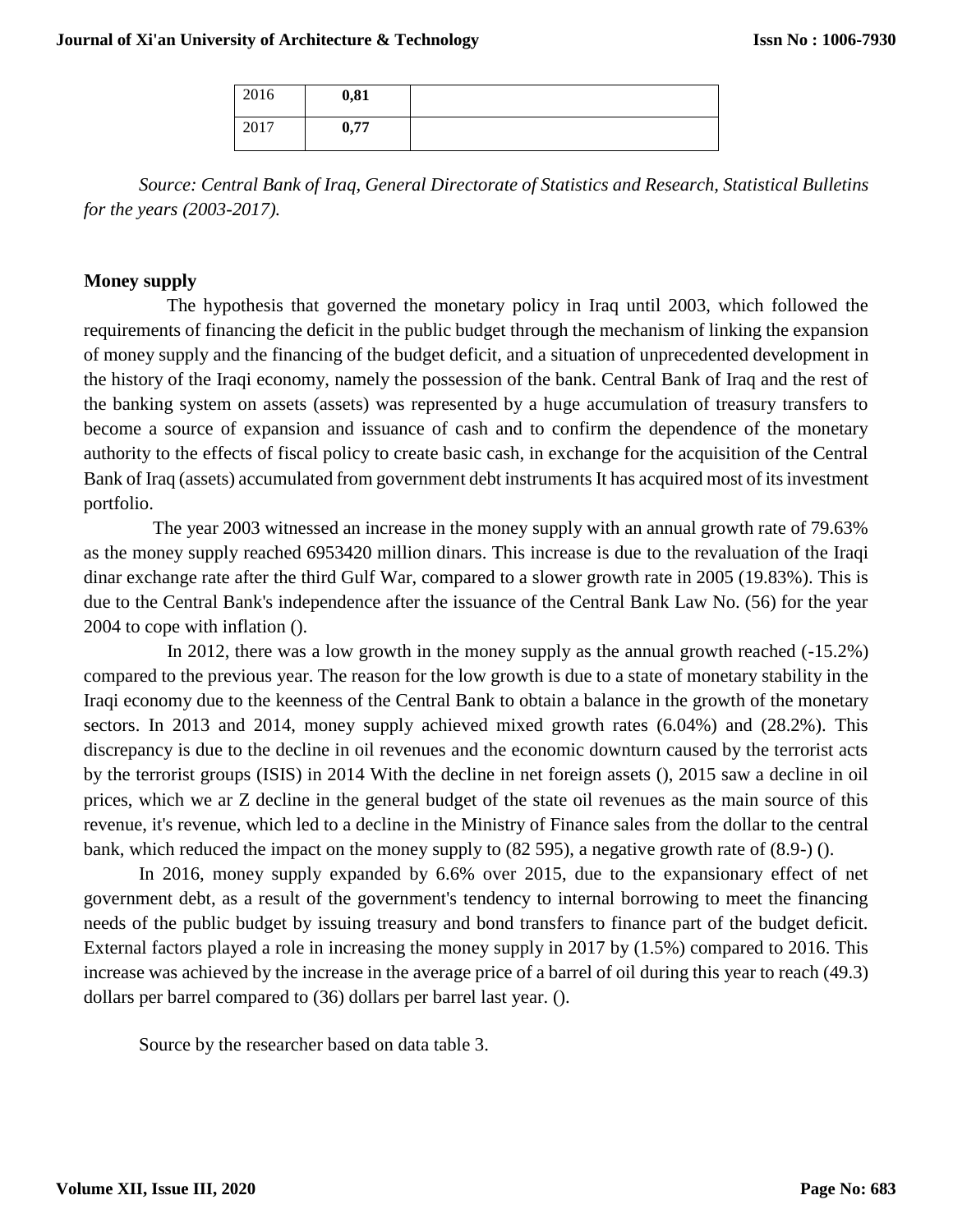| Year | Broadly money supply | Annual change rate %     |
|------|----------------------|--------------------------|
| 2003 | 695342               | $\overline{\phantom{a}}$ |
| 2004 | 122540               | $-82.4$                  |
| 2005 | 146840               | 19.8                     |
| 2006 | 21080                | $-85.6$                  |
| 2007 | 26956                | 27.9                     |
| 2008 | 34920                | 29.5                     |
| 2009 | 45443                | 24.4                     |
| 2010 | 60386                | 38.9                     |
| 2011 | 72178                | 30.4                     |
| 2012 | 75466                | $-15.2$                  |
| 2013 | 87707                | 6.04                     |
| 2014 | 90728                | 28.2                     |
| 2015 | 82595                | $-8.9$                   |
| 2016 | 88082                | 6.6                      |
| 2017 | 89441                | $1.5$                    |

# **Table (3) The development of money supply in the broad sense in Iraq for the period from 2003 to 2017 million dinars**

*Source: Central Bank of Iraq, General Directorate of Statistics and Research, Annual Bulletin, sporadic years.* 

# **Exchange rate**

 After 2003, the monetary policy represented by the Central Bank and through the mechanism of daily auctions for the sale and purchase of foreign currencies (US dollar), to standardize the exchange rates of the Iraqi dinar as well as to achieve homogeneity in the exchange market mechanism for that dinar throughout the country, by satisfying the market desire of Foreign exchange and meet the needs of the private sector to finance all its imports within the rates of exchange or balanced real, and thus the auction method has relatively put an end to the deviation and volatility of price signals, which was weakening investment activity in both financial and real ().

The value of the Iraqi dinar during 2003 witnessed a significant deterioration as a result of the start of military operations on Iraq, and this led to the rise of the foreign exchange rate against the dinar due to the lack of commitment of the Central Bank of the fixedrate, while the parallel exchange rate has fallen and achieved negative growth of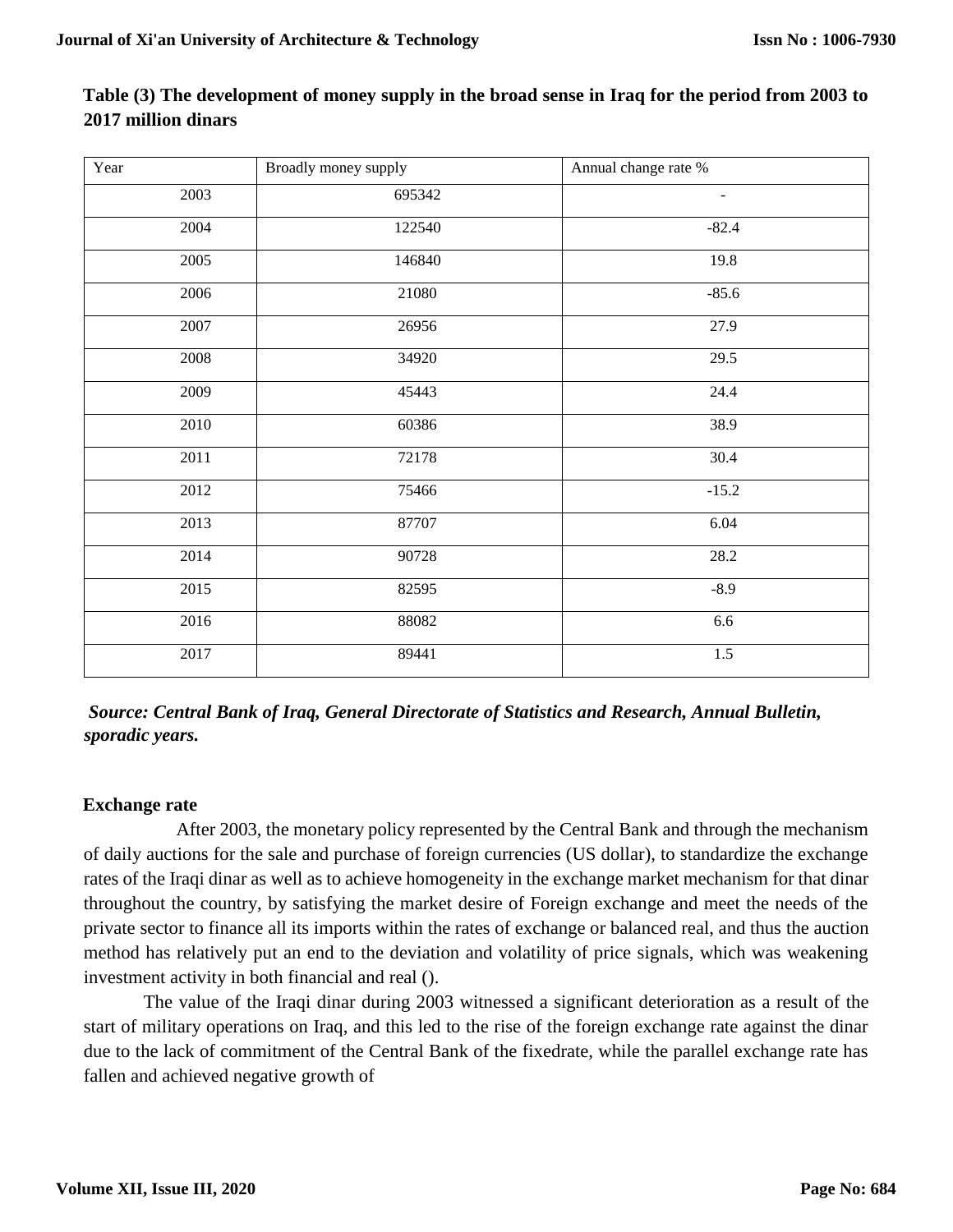### **Journal of Xi'an University of Architecture & Technology**

(1.07%) The year 2004 witnessed a decline in both the official and parallel exchange rates with a growth rate of (60.5%). In 2005, the official and parallel price growth was positive (1.1%) and (1.31%) as shown in Table (4).

 For the period 2006-2009, the official exchange rate decreased with negative growth rates of 0.14%, 14.45%, 4.94%, and 1.93%, respectively, while the parallel exchange achieved positive growth in 2006 and negative growth rates. Until 2009, it was (0.2%, -14.10%, 5.05-% and 1.75-%) respectively. This decline in exchange rates as a result of the intervention of the Central Bank to improve the value of the local currency through the auction of foreign currency through a system of managed float (). In 2010 and 2011 the official exchange rate did not change as it remained constant and reached (1170) dinars per dollar, while the parallel exchange rate achieved positive growth (0.25% and 0.93%), while in 2012 the official exchange rate fell to ( The parallel exchange rate rose in 2012 as a result of increased demand for the dollar due to the Iran crisis and its exposure to economic sanctions that raised fears of smuggling the dollar from the Iraqi market to Iran as well as the expansion of money laundering operations in Iraq. Through the foreign currency auction (), the official exchange rate remained stable in 2013 and 2014 due to instructions imposed by coffee In 2015, the official exchange rate increased to ID (1190) per dollar, with an annual growth rate of 2.06%, while the parallel exchange rate grew by 2.72%, while the official exchange rate remained the same during the years. Figure 4 shows the evolution of exchange rates for the period (2003-2017).

Source of research work based on the data table (4).

| Year | Official exchange rate | $\%$     | Annual change rate Paralleled exchange rat % Annual change | rate<br>$\%$ |
|------|------------------------|----------|------------------------------------------------------------|--------------|
|      |                        |          |                                                            |              |
| 2003 | 1836                   | 590633.6 | 1936                                                       |              |
|      |                        |          |                                                            |              |
| 2004 | 1453                   | $-60.5$  | 1453                                                       | 24.95-       |
| 2005 | 1469                   | 1.10     | 1472                                                       | 1.31         |
| 2006 | 1467                   | $0.14 -$ | 1475                                                       | 0.20         |
| 2007 | 1255                   | 14.45-   | 1267                                                       | $14.10-$     |
| 2008 | 1193                   | 4.94-    | 1203                                                       | $5.05 -$     |
| 2009 | 1170                   | 1.93-    | 1182                                                       | $1.75 -$     |

Table 4 Development of exchange rates in Iraq for the period 2003-2017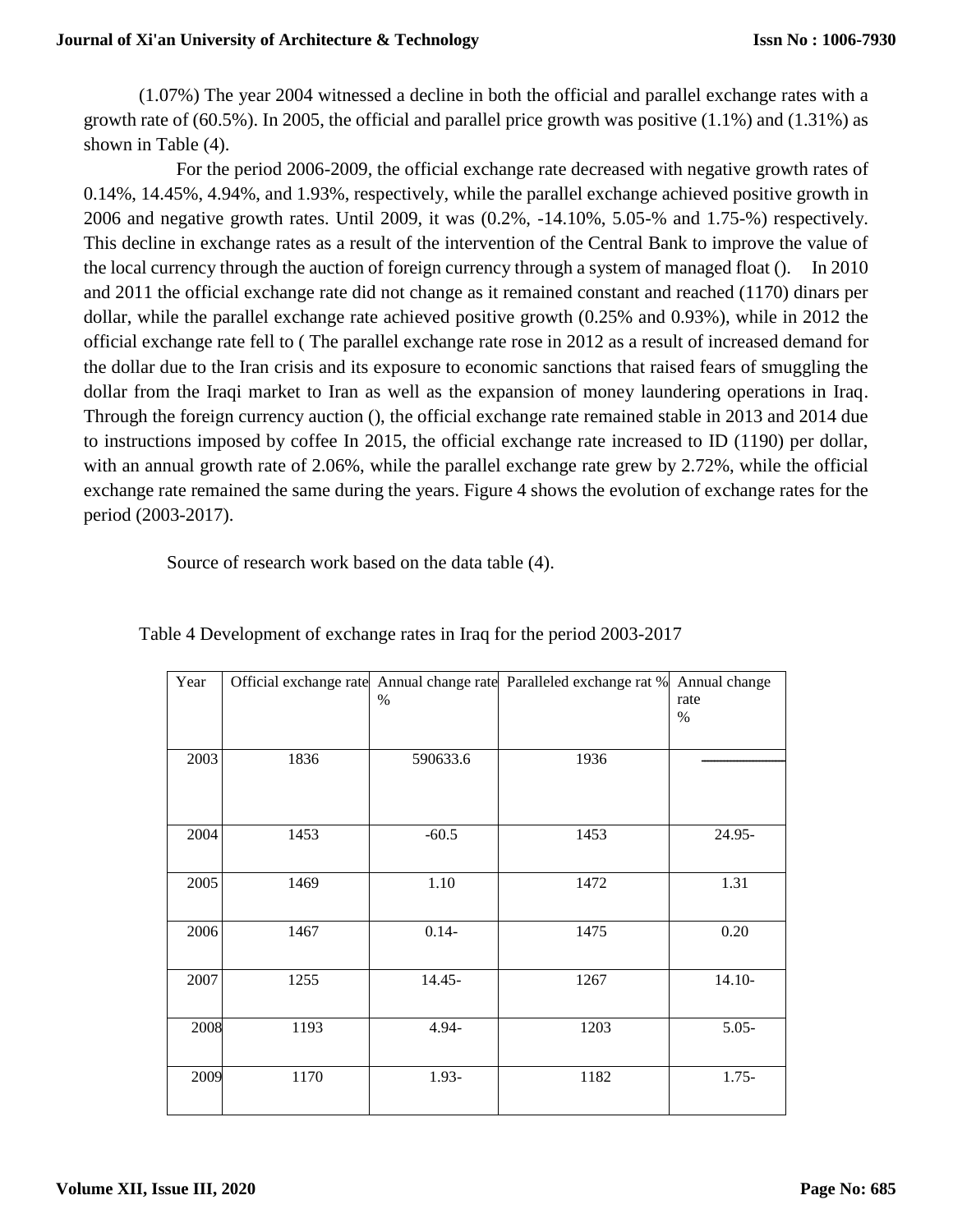| 2010 | 1170 | $0.00\,$         | 1185 | 0.25     |
|------|------|------------------|------|----------|
| 2011 | 1170 | 0.00             | 1196 | 0.93     |
| 2012 | 1166 | $0.34 -$         | 1233 | 3.09     |
| 2013 | 1166 | 0.00             | 1232 | $0.08 -$ |
| 2014 | 1166 | 0.00             | 1214 | $1.46-$  |
| 2015 | 1190 | 2.06             | 1247 | 2.72     |
| 2016 | 1190 | $\boldsymbol{0}$ | 1275 | 2.24     |
| 2017 | 1190 | $\boldsymbol{0}$ | 1258 | $-1.33$  |

*Source: - Central Bank of Iraq, General Directorate of Statistics and Research, annual bulletin, for different years.* 

From the above, it is clear from the large area of influence of the Iraqi financial policy in the macroeconomic variables, and its ability to move these variables in the desired direction through continuous measures of fiscal policy, but the expansionary trend that this policy has taken during the study period has left a number of negative repercussions burdened The national economy represented the most important increase in the size of the monetary mass and a level that exceeds the productive capacity many times, which made the price level takes serious upward trends reflected on the devaluation of the local currency significantly, all under the pretext of stimulating economic growth through In the absence of investment vision and the prevalence of consumer vision, the facts proved invalid that pretext.

# **The second demand: - Analysis of the deficit and surplus of the public budget in Iraq**

The Iraqi public budget has suffered from a continuous deficit for more than two decades, since 1990 the public budget has been in a state of deficit, which makes the state is looking for ways to fill this deficit, which was the source of funding was the issue of cash before 2003, which raised inflation rates to high levels, The state resorted to cash issuance as the least expensive source. There was no developed financial market that the state could rely on for funding. Besides, funding from abroad was not available to Iraq because of the conditions of the embargo during that period, but it was the highest economic cost because Caused by troubles Economic lasted for many years. After 2003, when the central bank gained independence, the government could not finance its budget deficit through cash issuance and should seek other sources of funding for the deficit. The disparity in the budget deficit is due to changes in world oil prices that affect state revenues.

 Based on the assumption of financial dominance, we find that this hypothesis is reflected in the Iraqi economy and through data table (5) note during the period (20032017), which witnessed many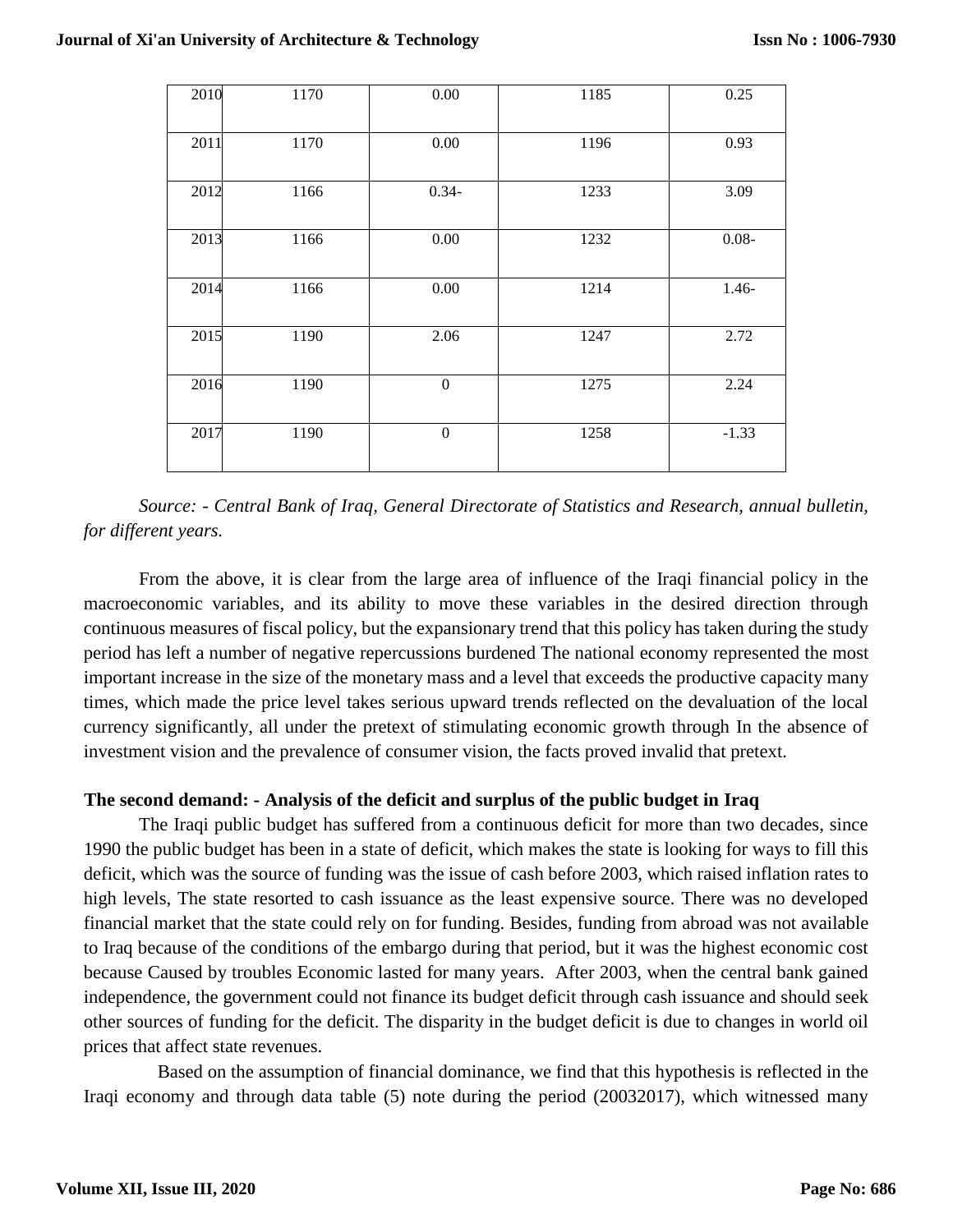political and social events in the Iraqi economy, which had a direct impact on the economic situation as these are the period is the period of political transition and the lifting of the embargo on Iraq, as the budget achieved a rising financial surplus during the period (2003-2017) and the highest surplus (30049726) million dinars in 2011, while achieving the lowest surplus in (2005) was by (4,521,722) (1) billion dinars, as a result of lifting economic sanctions on Iraq in (2003) and high Crown and export of crude oil and accompanied by an increase in oil prices in the global market, leading to higher oil revenues, especially for the years (2010, 2011 and 2012), which led to the achievement of fiscal surpluses in public budgets during that period.

However, in 2009, we find that the deficit increased by 106.4% due to the significant decline in oil prices for the year 2008. In 2013, the real deficit amounted to 5360605 million dinars due to the decline in oil prices from the previous year. The federal budget for Iraq for the year (2013) with a deficit of (19.12) trillion dinars and a growth rate of (30%), which is contrary to what was mentioned in the budget strategy prepared by the Ministry of Finance, which aims to reduce the deficit to (13) trillion dinars for (2013) And during the years (2014-2015-2016) the budget deficit increased both planned and actual due to the challenges faced by the Iraqi economy from the As the country suffers from unstable political and economic conditions, the budget deficit increased to (10267266) million dinars during 2015 due to the increase in spending, as well as the collapse of oil prices and the emergence of terrorist organizations (ISIS). Trade imbalances occur because they go to finance imports and do not encourage domestic demand.

 In 2017, the planned deficit decreased to (21659709) million dinars due to the adoption of a relatively restrictive fiscal policy. However, the budget achieved a surplus of (1845840) million dinars. However, the planning of budgets is far from the practical reality, as well as the weakness of the implementation of the investment budget, especially at the level of the governorates (), and note that the deficit in the public budget is a structural deficit and not intended, because the proportion of this deficit of GDP is greater than the normal ratios reported In the Maastricht Treaty which defined the deficit in the Elm Talents as the highest proportion of GDP by only 3%, and therefore, this deficit will lead to increased demand for effective and generated inflationary pressures are reflected on the general level of prices that reflect the latter on economic () performance.

| Year | Thebudget deficit or surplus | <b>GDP</b> | The budget deficit or surplus to GDP % |
|------|------------------------------|------------|----------------------------------------|
|      |                              |            |                                        |
| 2003 | 163798                       | 29585788.6 | 553.6                                  |
| 2004 | 865248                       | 53235358.7 | 1.6                                    |
| 2005 | 14127715                     | 73533598.6 | 19.2                                   |
| 2006 | 10248866                     | 95587954.8 | 10.7                                   |

Table (5) Development of the Budget Deficit in Iraq for the Period (2003-2017)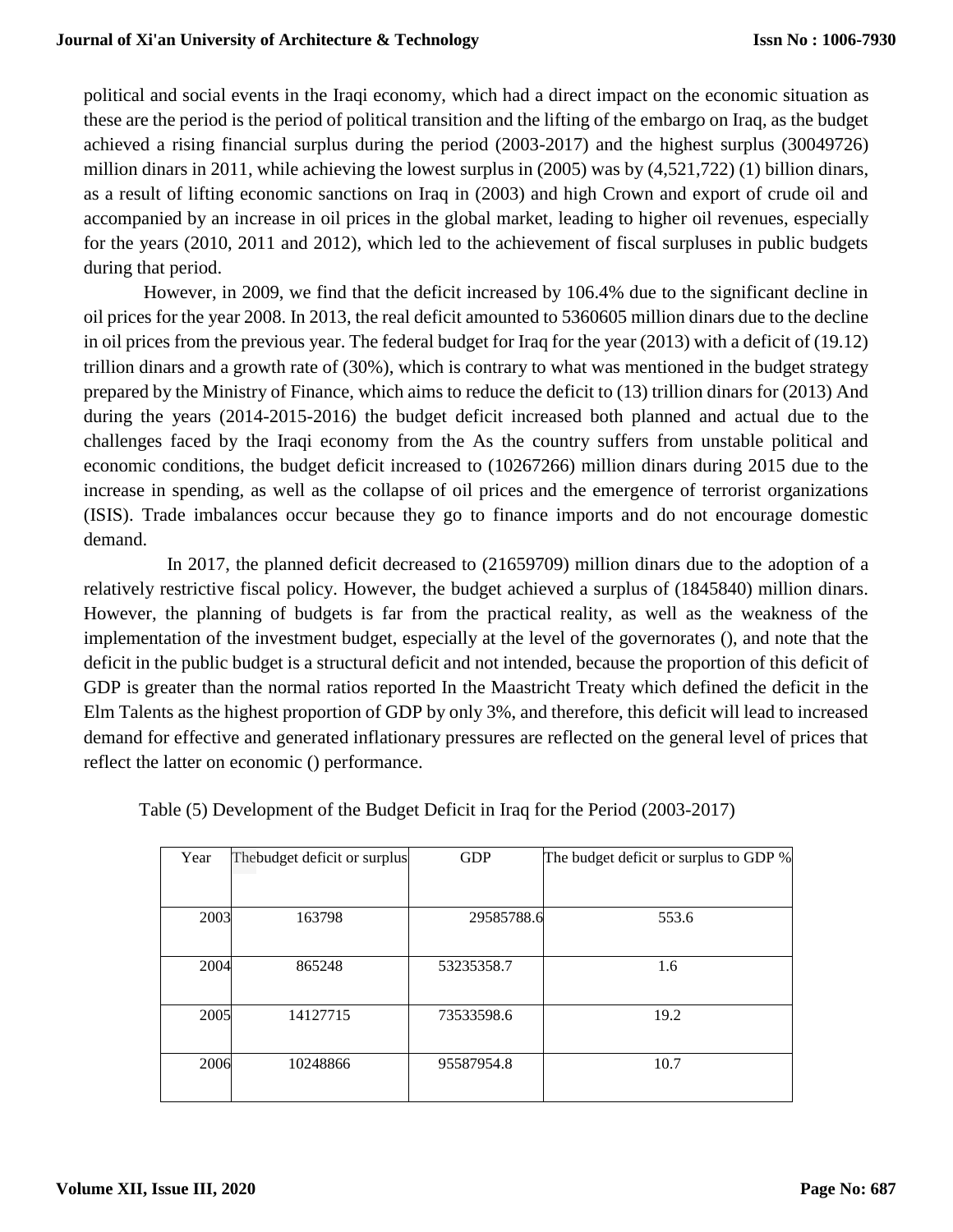| 13.9<br>2007<br>111455813.4<br>15568219<br>2008<br>13.3<br>20848807<br>157026061.6<br>2009<br>7.9<br>$-10414474$<br>131275592.6<br>2010<br>8.4<br>$-13644777$<br>162064565.5<br>13.8<br>2011<br>30049726<br>217327107.40<br>2012<br>5.8<br>14677648<br>254225490.70<br>2013<br>1.9<br>-5360605<br>273587529.2<br>2014<br>3.9<br>$-10573461$<br>266420384.5<br>5.1<br>2015<br>$-10267266$<br>199715699.9<br>2016<br>203869832.2<br>9.9<br>$-20157557$<br>2017<br>$0.8\,$<br>1845840<br>225995179.1 |  |  |  |
|---------------------------------------------------------------------------------------------------------------------------------------------------------------------------------------------------------------------------------------------------------------------------------------------------------------------------------------------------------------------------------------------------------------------------------------------------------------------------------------------------|--|--|--|
|                                                                                                                                                                                                                                                                                                                                                                                                                                                                                                   |  |  |  |
|                                                                                                                                                                                                                                                                                                                                                                                                                                                                                                   |  |  |  |
|                                                                                                                                                                                                                                                                                                                                                                                                                                                                                                   |  |  |  |
|                                                                                                                                                                                                                                                                                                                                                                                                                                                                                                   |  |  |  |
|                                                                                                                                                                                                                                                                                                                                                                                                                                                                                                   |  |  |  |
|                                                                                                                                                                                                                                                                                                                                                                                                                                                                                                   |  |  |  |
|                                                                                                                                                                                                                                                                                                                                                                                                                                                                                                   |  |  |  |
|                                                                                                                                                                                                                                                                                                                                                                                                                                                                                                   |  |  |  |
|                                                                                                                                                                                                                                                                                                                                                                                                                                                                                                   |  |  |  |
|                                                                                                                                                                                                                                                                                                                                                                                                                                                                                                   |  |  |  |
|                                                                                                                                                                                                                                                                                                                                                                                                                                                                                                   |  |  |  |

*Source: Ministry of Finance, Budget Department. Ministry of Planning, Central Statistical Organization, National Accounts Directorate.* 

# **First: Conclusions**

- The coordination of monetary and fiscal policies exerts an effect on each other. Most monetary effects of fiscal policy are tied to the government's budget constraint, while monetary policy's fiscal implications are linked to the independence of the central bank and its ability to resist government pressures not to finance the budget deficit.
- The institutional arrangements for coordination and the degree of convergence between the monetary and financial authorities depend on the degree of development of the economy.
- The lack of coordination between the Central Bank and the government is due to the different objectives, economic models and future expectations of both authorities. - After 2003, significant economic and political changes took place in Iraq. The Central Bank of Iraq gained its independence under Law 56 in 2004, making it the appropriate monetary policy.
- Both monetary and fiscal policies take the opposite approach, and the central bank has maintained a deflationary monetary policy, despite expansionary measures in some monetary instruments, while the government has pursued an expansionary consumption approach since 2004, and the allocation of consumer operating expenditures has increased nearly threefold. Investment expenses.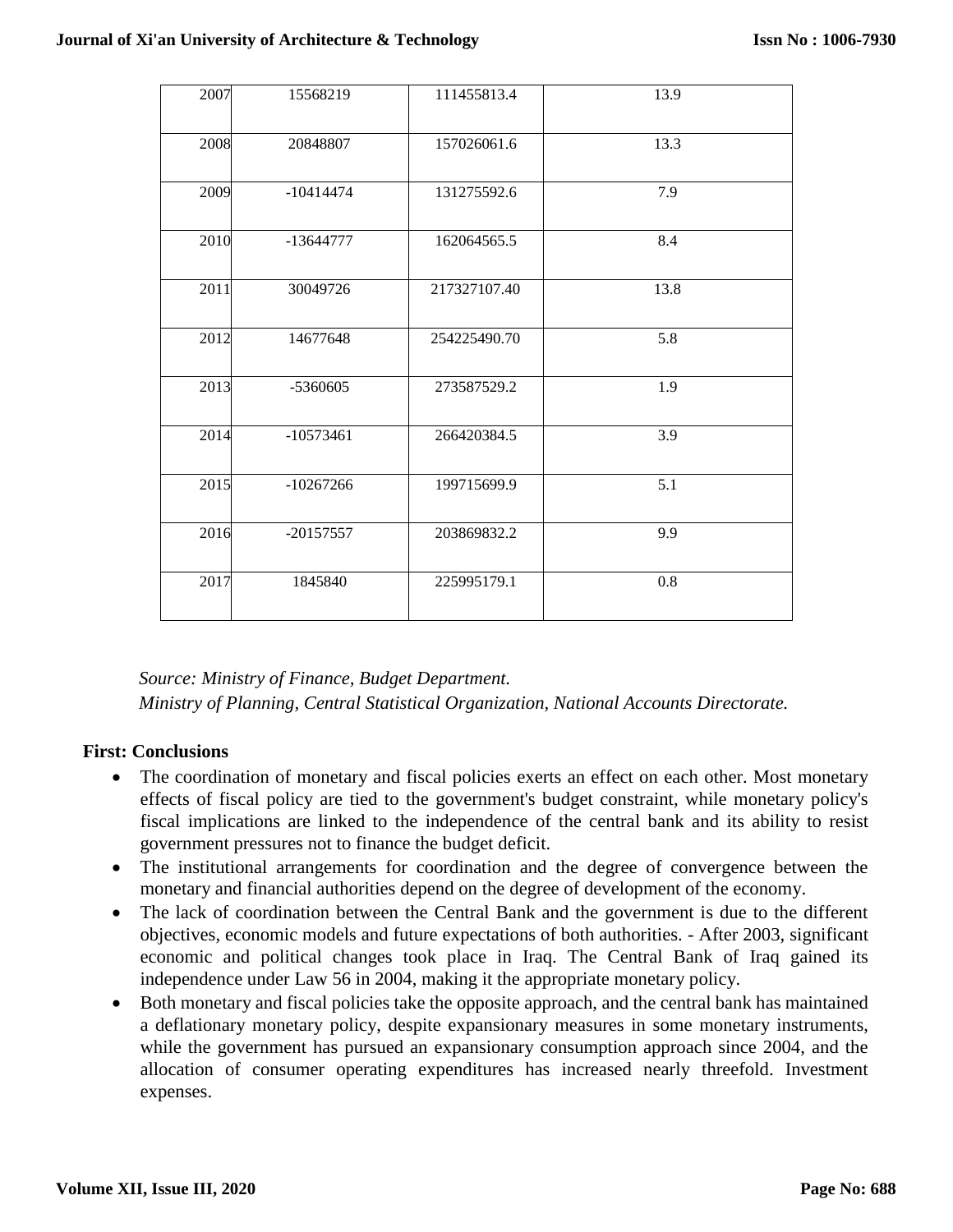### **Second: Recommendations**

- Fiscal policy must play a major role in controlling the overall price level as well as monetary policy.
- Urging the government to use the public budget surplus to pay the external or internal debts of the government or to establish sovereign funds through which these surpluses can be invested.
- Increasing the effectiveness of both policies by fixing the imbalances in the preparation and implementation of the state budget, as well as increasing the flexibility of monetary policy.
- Increasing the transparency of the financial and monetary authorities by announcing the main and important indicators of the general budget of expenditures, revenues, profits and losses of the Central Bank.

# **REFERENCES**

- [1] Abdul Majeed Qudi, Introduction to Macroeconomic Policies, University Press Office, 2003, p. 53.
- [2] Ahmed Abdel Hafez Abdel Wahab, The Role of Monetary Policy in Influencing the Credit Structure under the Economic Reform Program, Master Thesis, Faculty of Commerce, Department of Economics, Ain Shams University, 2001.
- [3] Andrea Schaechter, TidianeKinda, Nina Budina, And Anke Weber, Fiscal Rules In Response To The Crisis— Toward The "Next-Generation "Rules. A New Dataset, IMF Working Paper, Wp/12/187, 2012.
- [4] Carl Cottarelli, Limiting Central Bank Credit to the Government: Theory and Practice, International Monetary Fund, Occasional Paper, No.110, December 1993.
- [5] Central Bank of Iraq, Annual Economic Report, 2008.
- [6] Central Bank of Iraq, Annual Economic Report, 2008.
- [7] Central Bank of Iraq, Annual Economic Report, 2010.
- [8] Central Bank of Iraq, Annual Economic Report, 2014.
- [9] Central Bank of Iraq, Annual Economic Report, 2016.
- [10] Central Bank of Iraq, Annual Economic Report, 2017.
- [11]Central Bank of Iraq, General Directorate of Statistics and Research, Annual Economic Report, 2012.
- [12]Central Bank of Iraq, General Directorate of Statistics and Research, Annual Economic Report, 2014.
- [13]Central Bank of Iraq, General Directorate of Statistics and Research, Annual Statistical Bulletin, 2003.
- [14]Central Bank of Iraq, Monetary Policy Report, Department of Statistics and Research Macroeconomic Department, 2017.
- [15]Central Bank of Iraq, Monetary Policy Report, Department of Statistics and Research Macroeconomic Department, 2016.
- [16]Central Bank of Iraq, Monetary Policy Report, Department of Statistics and Research Department of Macroeconomics 2014.
- [17] Contemporary Economic Variables, Wael Publishing House, First Edition, 2013.
- [18]D. Mohammed Saleh, the monetary policy of the Central Bank of Iraq and the requirements of stability and economic growth, Central Bank of Iraq, 2008.
- [19]Dr. Abdel Hamid Abdel Mottaleb, Economics of Public Finance, University House, Cairo, 2005.
- [20]Dr. Abdel Wahed El Sayed Attia, The Role of Financial Policy in Achieving Development, Arab Renaissance House, Cairo, 1993.
- [21]Dr. Abdul Hussein Jalil Al-Ghalabi, Central Theoretical Banking and Politics, First Edition, Dar Al-Nibras, Najaf, Iraq, 2015.
- [22]Dr. Abdul Hussein Jalil Al-Ghalbi and Laila Bedewi, The Interrelationship between Monetary Shocks and the Exchange Rate in Iraq, Al-Ghari Journal of Economic and Administrative Sciences, Vol. 9, No. 28.
- [23]Dr. Adel Faleh, State Finance, Dar Zahwan, Amman, 2008.
- [24]Dr. Ahmed Mohamed Mandour, Introduction to Macroeconomic Theory, University House, Egypt, 2003-2004.
- [25]Dr. Baher Mohammed Atalam, d. Sami El Sayed, Economics of Public Finance, Arab Culture House, Cairo, 1998.
- [26]Dr. Hussam Ali Dawood, Macroeconomic Principles, Amman, 2010.